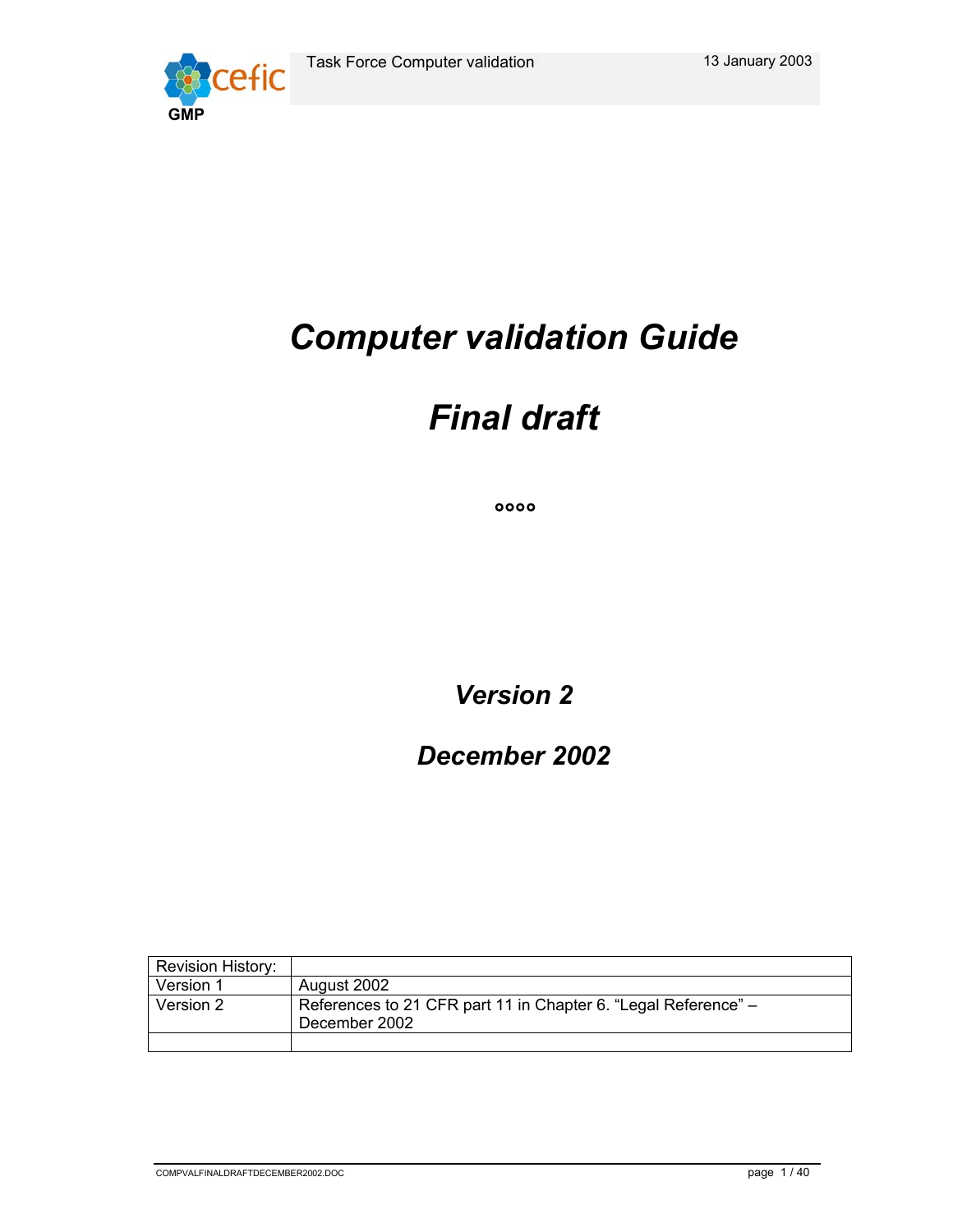

# Contents

| 1              |                  |  |
|----------------|------------------|--|
| $\overline{2}$ |                  |  |
| 3              |                  |  |
| 4              |                  |  |
| 5              |                  |  |
| 6              |                  |  |
| 7              |                  |  |
|                |                  |  |
|                | 7.1<br>7.1.1     |  |
|                | 7.1.2            |  |
|                | 7.1.3            |  |
|                | 7.1.4            |  |
|                | 7.1.5            |  |
|                |                  |  |
|                | 7.2              |  |
|                | 7.3              |  |
|                | 7.3.1            |  |
|                | 7.3.2            |  |
|                | 7.3.3            |  |
|                | 7.3.4            |  |
|                | 7.3.5            |  |
|                | 7.3.6            |  |
|                | 7.3.7            |  |
|                | 7.3.8            |  |
|                | 7.3.9            |  |
|                |                  |  |
|                | 7.4.1            |  |
|                | 7.4.2            |  |
|                | 7.4.3            |  |
|                | 7.4.4            |  |
|                | 7.4.5            |  |
|                | 7.4.6            |  |
|                | 7.4.7            |  |
|                | 7.4.8            |  |
|                | 7.4.9            |  |
|                |                  |  |
|                | 7.4.11<br>7.4.12 |  |
|                | 7.4.13           |  |
|                | 7.4.14           |  |
|                | 7.4.15           |  |
|                | 7.4.16           |  |
|                | 7.4.17           |  |
|                | 7.4.18           |  |
|                | 7.4.19           |  |
|                | 7.4.20           |  |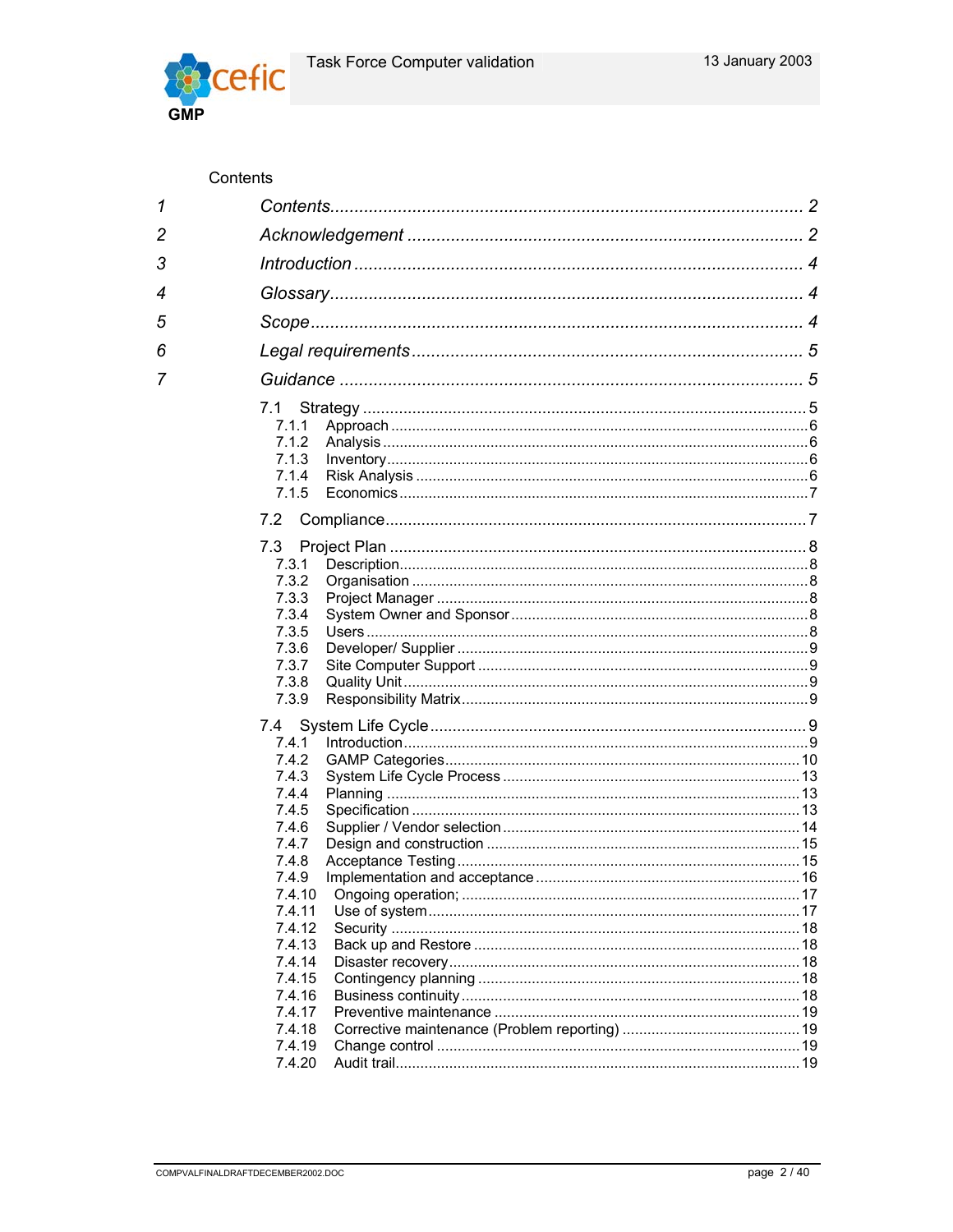

|   | 7.4.21<br>7.4.22<br>7.4.23<br>7.4.24<br>7.4.25<br>7.4.26 |  |
|---|----------------------------------------------------------|--|
| 8 |                                                          |  |
|   | 8.1                                                      |  |
|   | 8.2                                                      |  |
|   | 8.3                                                      |  |
|   | 8.4<br>8.4.1<br>8.4.2                                    |  |
|   | 8.5                                                      |  |
|   | 8.6                                                      |  |
|   | 8.7                                                      |  |
|   |                                                          |  |
|   | 8.7.2                                                    |  |
|   | 8.7.3                                                    |  |
|   | 8.7.4                                                    |  |
|   | 8.7.5                                                    |  |
|   | 8.8                                                      |  |

## **2 Acknowledgement**

This document was prepared by a Task Force consisting of representatives from various companies that participate in the Active Pharmaceutical Ingredients Committee of CEFIC.

We thank all the members mentioned below for their efforts, cooperation, creativeness, constructive comments and endurance. Without these elements this document would not have reached its present status. The members of this Task Force are:

 Lisa Näsman \* (Astra Zeneca) Claude Becker (Seloc/PCAS) Gert Beets \* (OmniChem) Jean-Pierre Bovee (Aventis) Gerben Canninga \* (Diosynth) Nigel Cryer (MSD/Merck) William Cuijpers \* (Diosynth) Kees Piket (Solvay Pharmaceuticals) Willy Verhaegen (OmniChem)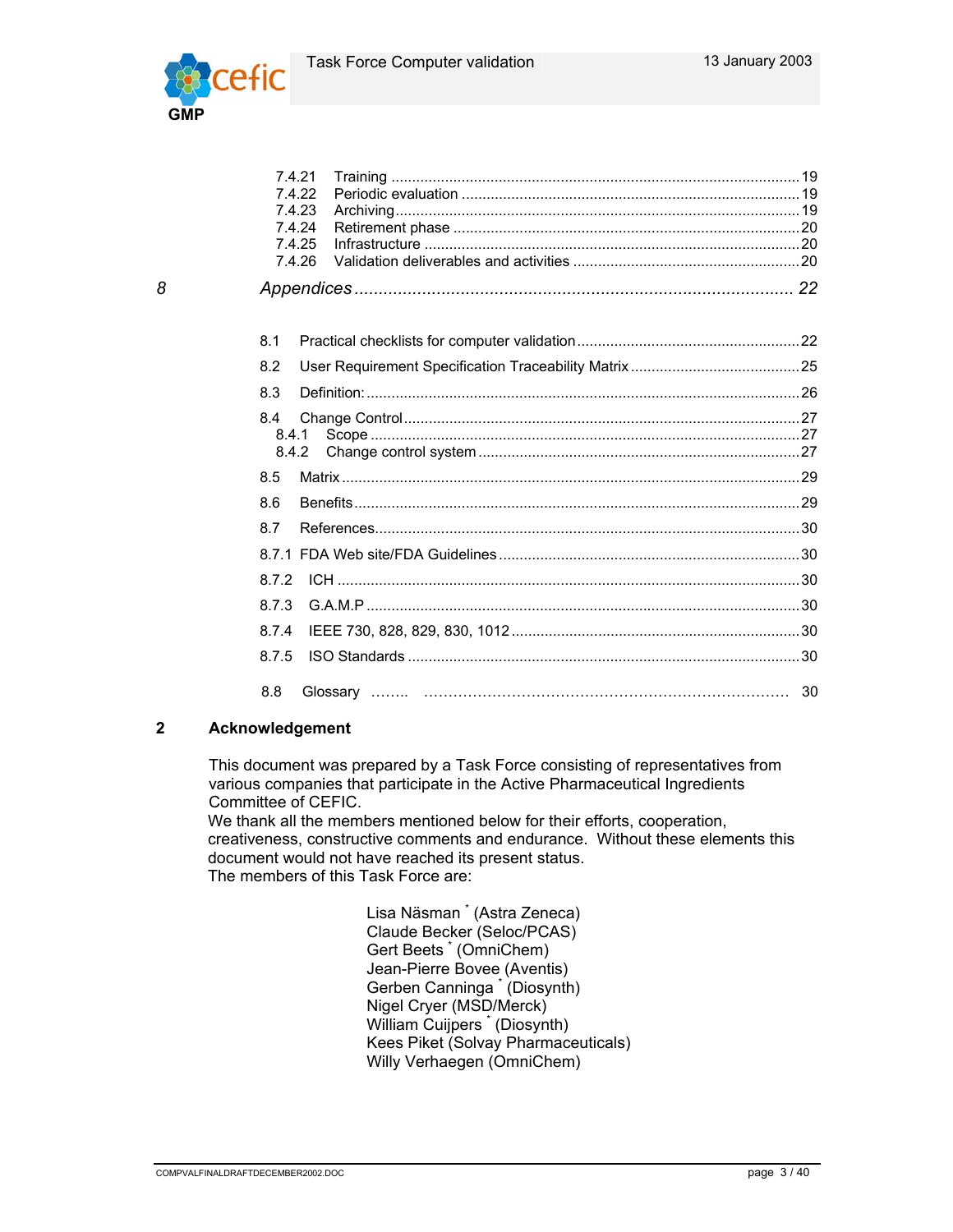

Allert Wiersema (DSM Anti-Infectives)

\* these members left prior to finishing the document or joined later

#### **3 Introduction**

In the last decade, computerised systems have become a vital part in the manufacture of Active Pharmaceutical Ingredients.

Typical applications are Process Control Systems (DCS, PLC, SCADA), Laboratory Information Management Systems (LIMS), Laboratory Instrument Control Systems and Business Systems (ERP, MRP II).

cGMP regulations imply that the functionality's of those computerised systems, which have influence on the quality of the API, should be validated.

Validation shall demonstrate that the parameters defined as critical for its operation and maintenance are properly (adequately) controlled/managed.

#### *It is essential that the validation is practical and achievable, adds value to the project, and is concentrated on the critical elements of the system.*

This Guideline outlines the scope and legal requirements for the validation of computerised systems, chapter 7 gives a comprehensive methodology suitable for most situations within API production control and data handling situations.

For some specific cases the coverage may be less extensive and/or subsections may be merged depending on the criticality and the importance of the systems to be validated. Where specialist validation cases are to be handled chapter 8 gives the official guidance, references and industry guidelines.

## **4 Glossary**

Refer to chapter 8.8

#### **5 Scope**

This guide is intended for use by manufacturers of Active Pharmaceutical Ingredients (APIs) and intermediates that use computerised systems for various parts of the process leading to the manufacture of an API or intermediate. It provides interpretation of existing cGMP guidelines related to the validation of quality critical computerised. These interpretations aim to be practical on one hand and acceptable for both the industry and authorities on the other. The emphasis is on explaining "what to do" and to a lesser degree in "how to do". Whenever practical and feasible, attention will be paid to linking validation of computerised systems with other types of validation, like process validation and equipment validation.

Within this guide attention will be paid to two essential parts of computerised systems:

- 1. Infrastructure
- 2. Applications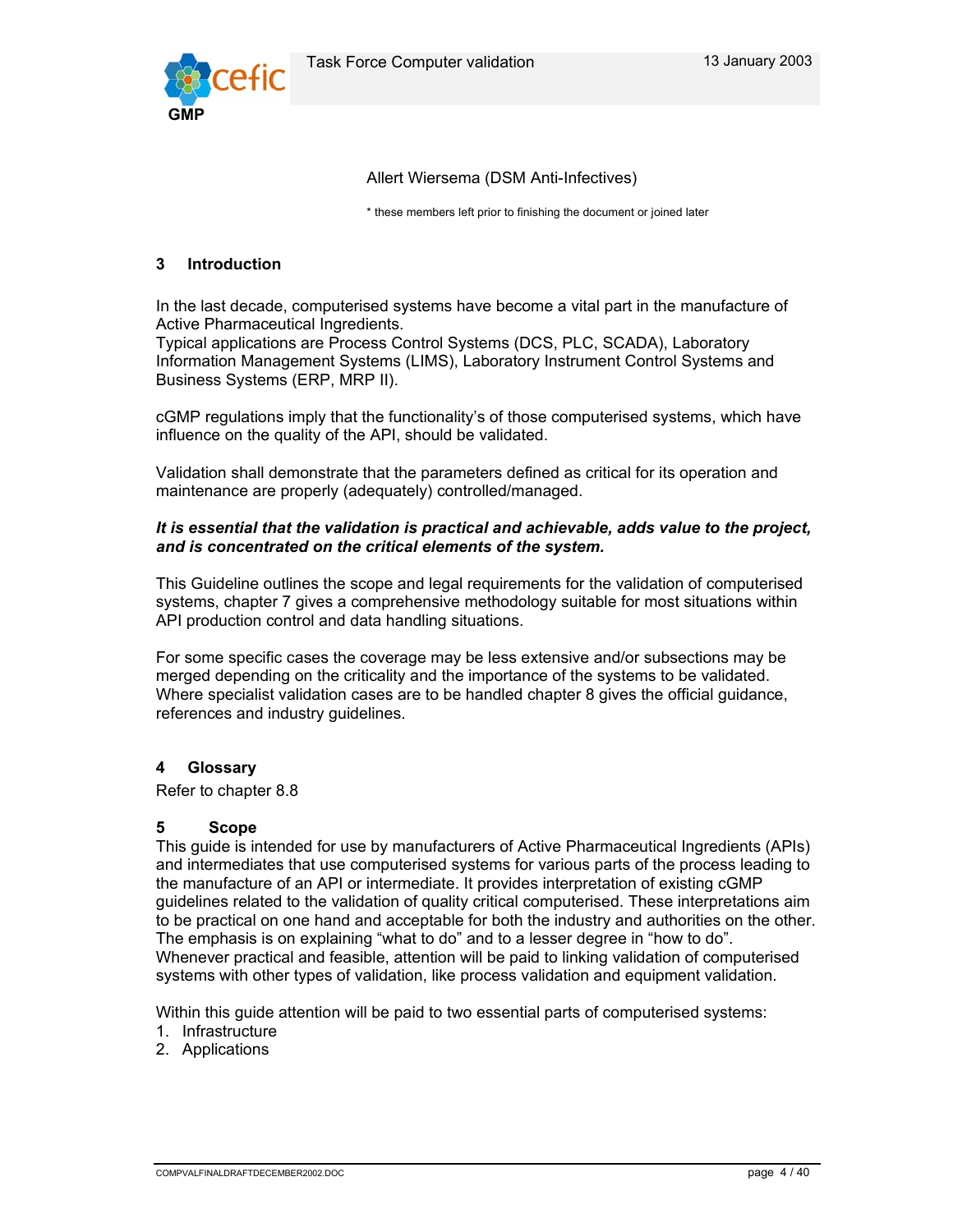

When applying the contents of this guide it should be realised that not all computerised systems will contain all of the elements (a through e) mentioned below. The following aspects will be covered:

- a. hardware
- b. operating system
- c. network system
- d. data base management system
- e. system software
- f. strategy
- g. compliance
- h. project plan
- i. system life cycle
- j. change control

Apart from the above-mentioned subjects, supporting activities as training of personnel, documentation and use of checklists will be covered. Attention will be given to the aspect of risk-analysis in relation to validation of computerised systems.

#### **Note**

Although no guidance will be included in this document related to electronic records and signatures (refer to 21 CFR part 11), this subject area must be considered in the URS (also see chapter 6).

#### **6 Legal requirements**

Computerised systems used in the manufacture of API's should be properly developed, validated and maintained to assure data and product integrity.

The newly developed guidance for the manufacture of API's (ICH Q7a) covers these requirements. It should be noted that according to the current understanding, 21CFR part 11 is not legally binding for API manufacturers; however it is advisable to consider the principles and recommendations contained in this document prior to validating computerized systems as required by ICH Q7a.

## **7 Guidance**

#### 7.1 Strategy

In today's business environment computerised systems are used more and more. It is critical to design and validate them so that they are fit for purpose and meet user as well as compliance requirements

There is a need for clarification of this very complex and often misunderstood area of compliance. This area is increasingly the domain of a few consultants and experts. This document will provide clear transparent guidance for API-manufacturers.

It will help industry to redress the balance between too much, often ineffective,

documentation with too little impact on quality assurance. This will bring about a cost effective, added value efficient and effective way of performing validation of computer systems that are maintained in compliance.

A strategy to achieve this will be set out in a pragmatic approach using a Validation Plan including the elements below.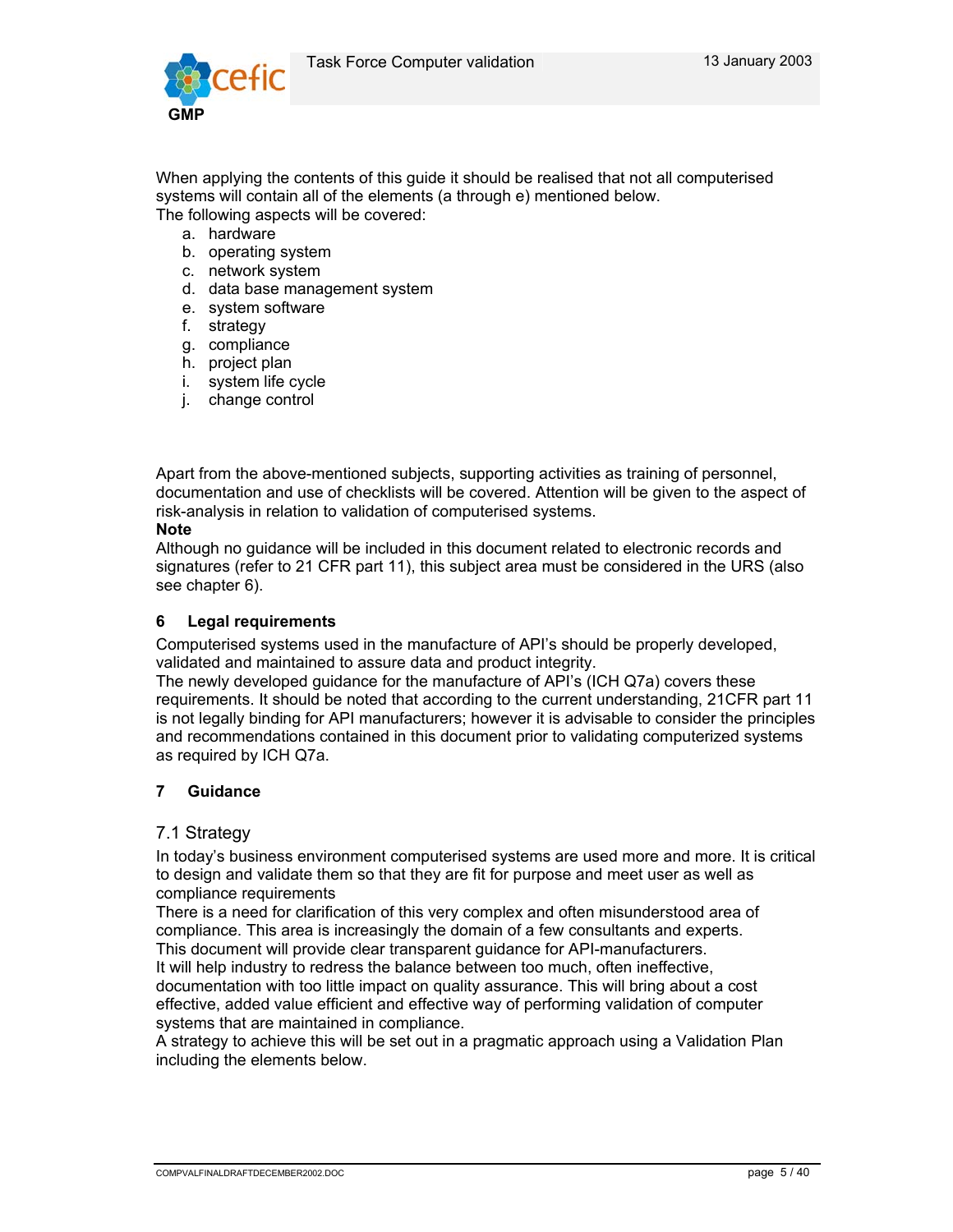

# 7.1.1 Approach

- 1. The approach to validation of computer systems should be based on common sense and use techniques that are familiar within other areas of validation and also business.
- 2. It is important to establish the final objective of validation and to choose an approach where a positive response is given, every time the following questions are asked:
	- Will this have added value?
	- Is this the most efficient way?
	- Is this the most effective way?
	- Can we achieve 80 % of the objective with 20 % of the effort?
- 3. One way to assist with these decisions is to use simple flowcharts.

## 7.1.2 Analysis

A priority for validation activities can be established by analyzing a system inventory for the criticality, validation status, software category and system type. This analysis aids validation planning and prioritisation.

## 7.1.3 Inventory

For an effective approach the first make an inventory of existing and any proposed systems. In compiling the inventory an assessment should be made on the criticality of each system using a methodical approach. This list should be kept fully updated and the priorities should be assigned once the current inventory is completed.

This inventory could include classifications based on potential impact on product quality (e.g. critical, major, minor, none and further subdivide these into direct and indirect impact). The inventory list (which can take the form of a spreadsheet or database) would normally include headings like:

- system name and version number
- system type, e.g. legacy system or new system and modules
- system owner
- system use, e.g. materials management, process control, analytical control etc.
- criticality, e.g. product quality, compliance, business
- validation status
- implementation date (actual or planned)
- development category (e.g. off the shelf, user developed etc.)
- software category e.g. spreadsheets, PLC's, process controls
- GAMP category
- CFR 21 part 11 e.g. compliant electronic records and signatures
- Last validation performance check.
- Priority (an outcome of risk analysis).

## 7.1.4 Risk Analysis

(Ref. ISPE baseline guide for qualification and commissioning)

A risk analysis all factors including safety, environment, product quality and financial should be taken into consideration. However the most important one is to define the criticality of the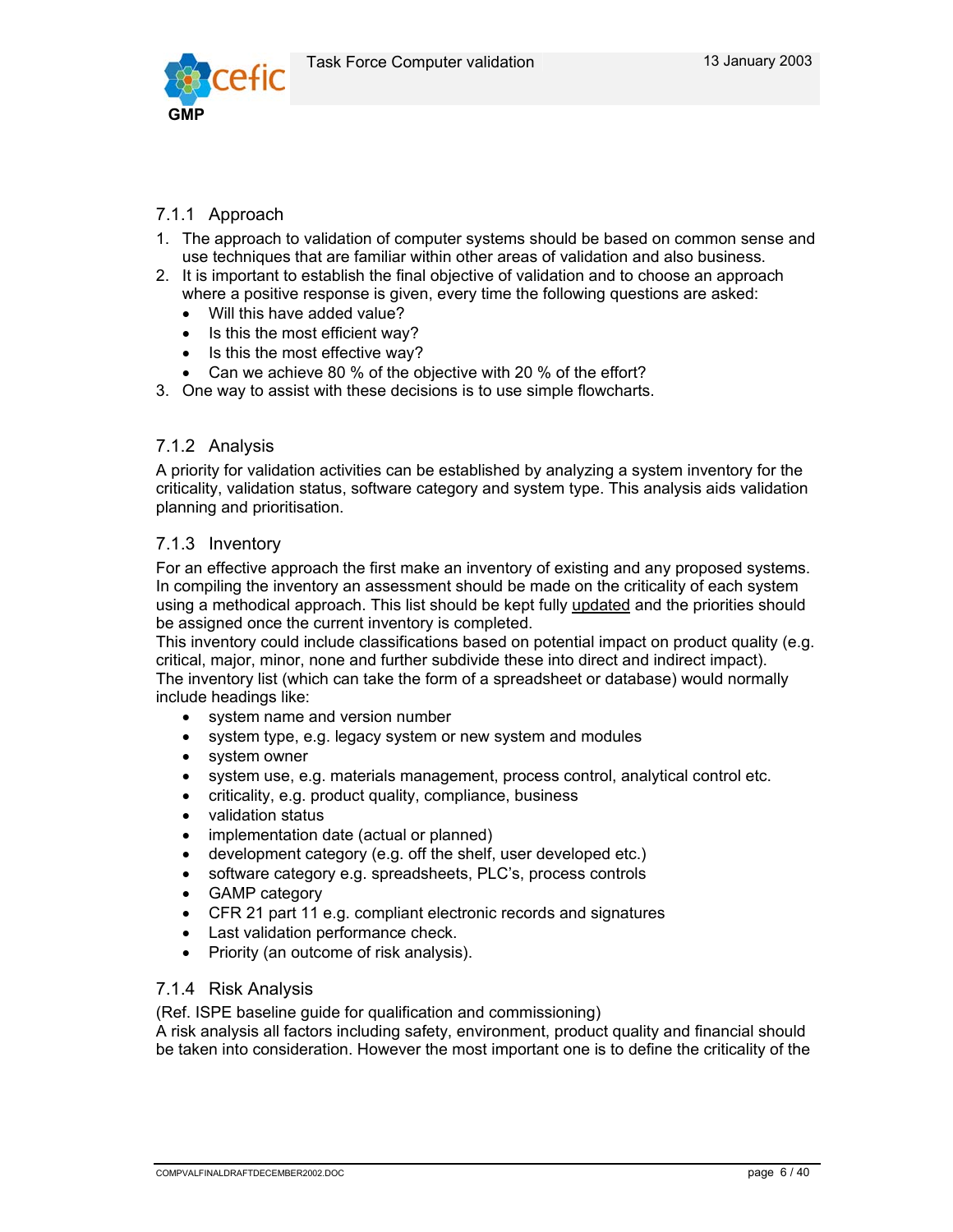

system. Looking at the impact of the system on product quality, the validation status and the potential impact on the business can do this.

Product quality can be impacted directly, indirectly or not at all. Examples are as follows:

- direct impact: process control of final purification step, assay of finished product
- indirect impact: distribution list of finished products, equipment maintenance program

Once validated, all computerised systems must be maintained according to the System Life Cycle approach.

The cGMP approach to validation can be used in a total quality approach to computer systems involved in safety, environment, finance, however there is no legal requirement to do that and these systems should not be subject to cGMP inspection.

# 7.1.5 Economics

As API production usually takes place in a highly competitive environment it is of utmost importance to perform validation in an efficient and cost effective way. To that end each company has to decide how to execute validation.

Two main are used:

- to use own, well educated and trained personnel
- to hire consultants to guide and organise the validation task

The latter option should be considered especially for smaller companies. However, one has to realise that some in-house expertise is needed to stay in control of computer system activities and of the costs. It is a fundamental requirement that the company itself remains responsible for the ultimate results.

To assist in control of costs it is useful to recognise that not all computerised systems are in need of the same level of validation. Less critical systems should have appropriate level of documentation.

## 7.2 Compliance

cGMP regulations imply that computerised systems that influence the quality of the API must be validated.

The depth and scope of validation depend on the criticality of the computerised functionality. This has to be established by means of a risk analysis at an early stage of the validation process.

Compliance critical key points to be considered include:

- Proven fit for purpose
- Access control /user management.
- Data integrity including: prevention of deletion, poor transcriptions and omission.
- Authorised / unauthorised changes to data and documents
- Critical Alarms handling (Process)
- Audit trails
- Disaster recovery / Back up and retrieval
- System maintenance and change control
- Training

Evidence of sufficient control of these issues should be demonstrated in the validation documentation.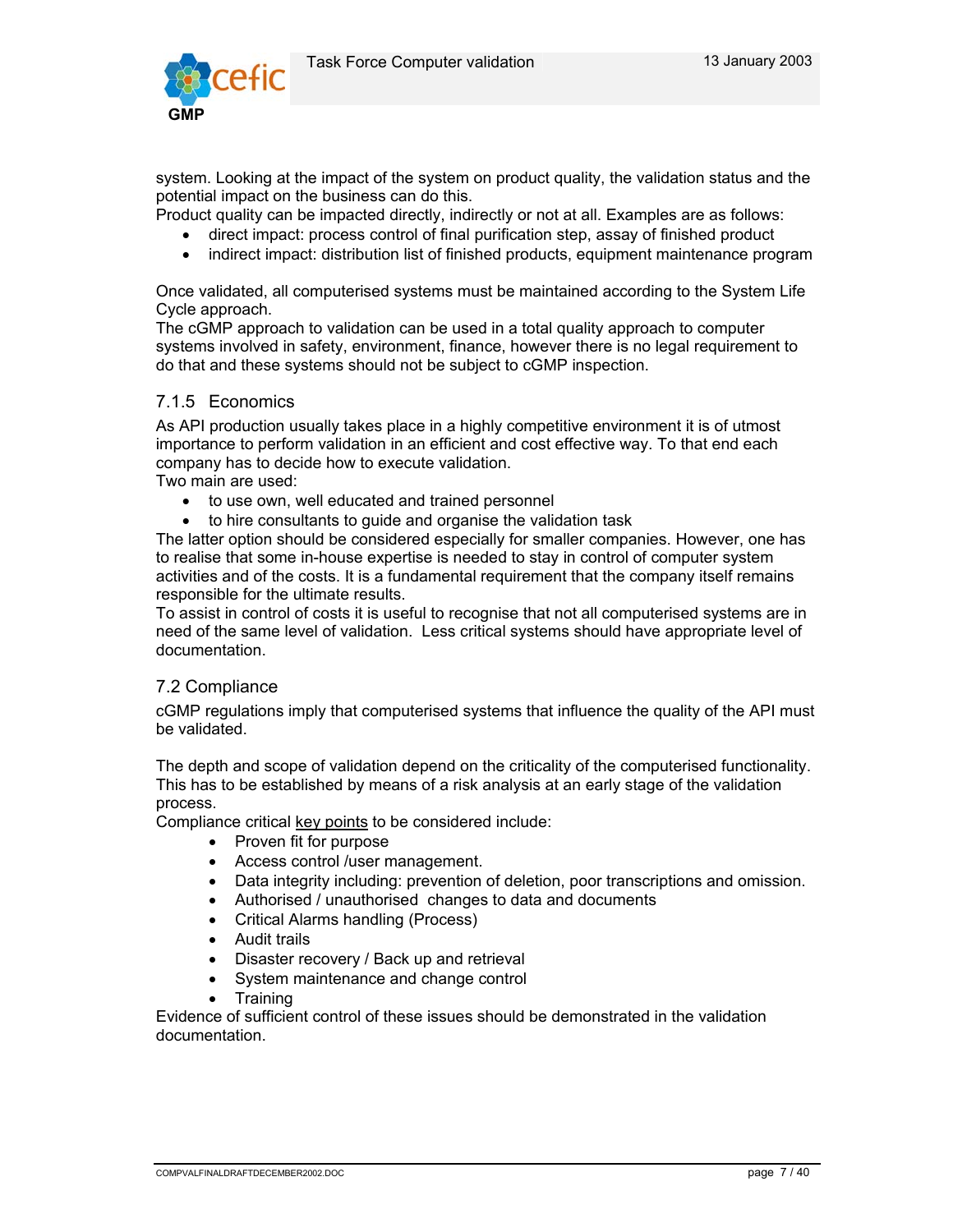

This compliance must be integrated using the system life cycle approach (SLC), and clearly identified in the user requirements phase for any new computerised systems as detailed in chapter 0.

For existing systems, for which a life cycle model was not applied, a gap analysis must be undertaken against cGMP compliance issues. Identified issues must be tested and documented following a formal qualification plan/report.

For any identified non-conformances, the following alternatives should be considered:

- upgrading
- ensuring the requested control level through additional procedure (s) if the upgrading is not feasible
- replacing/upgrading the system where gaps are substantial and cannot be covered by the previous measures.

## 7.3 Project Plan

#### 7.3.1 Description

The project plan is the backbone of any IT validation activity for any system. It describes the objectives, the organization, schedule, step-by-step activities and their chronology including milestones. Among these milestones are the deliverables.

It should address measures to control the project such as review and communication. It is assumed that the major aspects covering GMP quality management system are in place. A document describing the current computer validation situation should be available. For the activities undertaken as part of the project plan see section 7.4.4.

## 7.3.2 Organisation

Special attention should be paid to the project organization.

## 7.3.3 Project Manager

The Project Manager is responsible for meeting objectives in terms of compliance with URS, while observing quality, time and costs requirements.

## 7.3.4 System Owner and Sponsor

The System Owner is the formal owner of the system and he is responsible for the validated status of the computerised system

The Sponsor provides the necessary investment and resources to support the project.

#### 7.3.5 Users

Key users must be identified prior to writing URS. For instance when a project covers different specific areas, it is worthy to appoint a key user for each specific area. They must approve the following documents:

- URS
- **Functional/Design Specifications**

They are involved in testing. It is key that the user has sufficient knowledge of the type of system so that they can become involved in designing the system. If there is a lack of knowledge it is critical that training be provided so that the user can provide an informed opinion.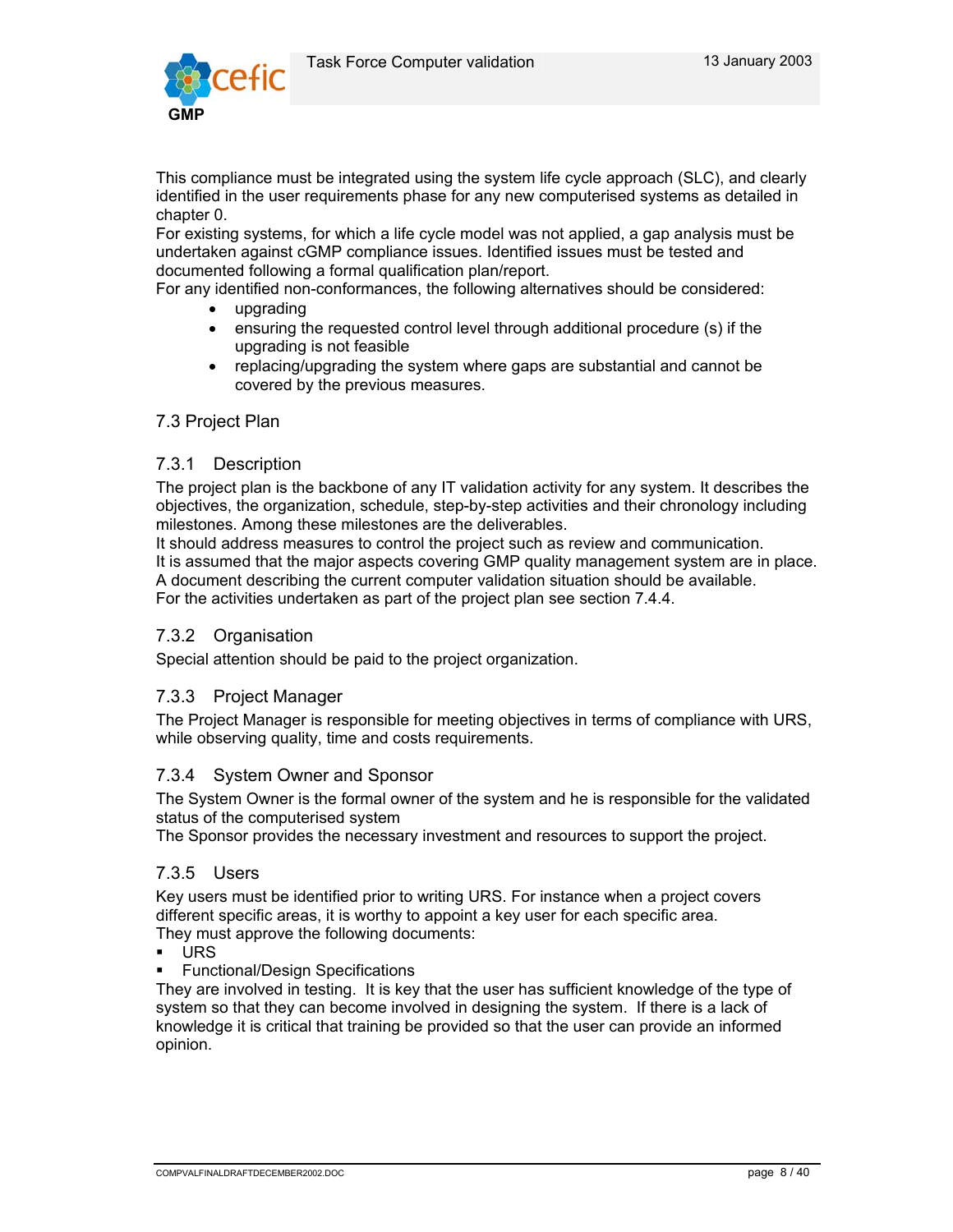

# 7.3.6 Developer/ Supplier

The role of the Developer/ Supplier must be clear regarding the deliverables, document authorization, timing, change control. They must comply with all referenced quality standards.

The Developer/Supplier must provide the design specifications that must meet the URS. Increasingly, suppliers are involved in executing part of the validation activities (early testing at supplier's site).

These aspects would be covered by the contract established between the customer and the supplier.

# 7.3.7 Site Computer Support

The site Computer Support defines or at least authorizes the hardware design, taking in account the compatibility of the existing systems, load, infrastructure. Their role regarding installation and maintenance, including documentation must be defined.

## 7.3.8 Quality Unit

Quality Unit should be involved from the very beginning of the project. They must, review and approve all quality impacting documents.

## 7.3.9 Responsibility Matrix

Activities and responsibilities are assigned, for example by using a matrix, which lists all the deliverables versus contributors for each task. Responsibilities for writing, approving and authorizing should be assigned.

E.g.

| Contributors<br>Deliverables | System<br>owner | Project<br>Manager | QA | Supplier | <b>Key User</b> | Support |
|------------------------------|-----------------|--------------------|----|----------|-----------------|---------|
| <b>URS</b>                   | A               | R                  | Α  |          | w               | W       |
| IQ/OQ<br>protocol            |                 | R                  | A  | W        | A               | A       |
| <b>Test Scripts</b>          |                 |                    | A  | W        | Α               | Α       |
| Etc.                         |                 |                    |    |          |                 |         |

Responsibilities:

- Writing: W
- Reviewing: R
- Approving: A

# 7.4 System Life Cycle

## 7.4.1 Introduction

This chapter details the actual validation activities to be performed to provide a computerised system validated to current standards.

Validation activities for computerised systems are divided into qualification of infrastructure (computers, system software and network) and validation of applications (including the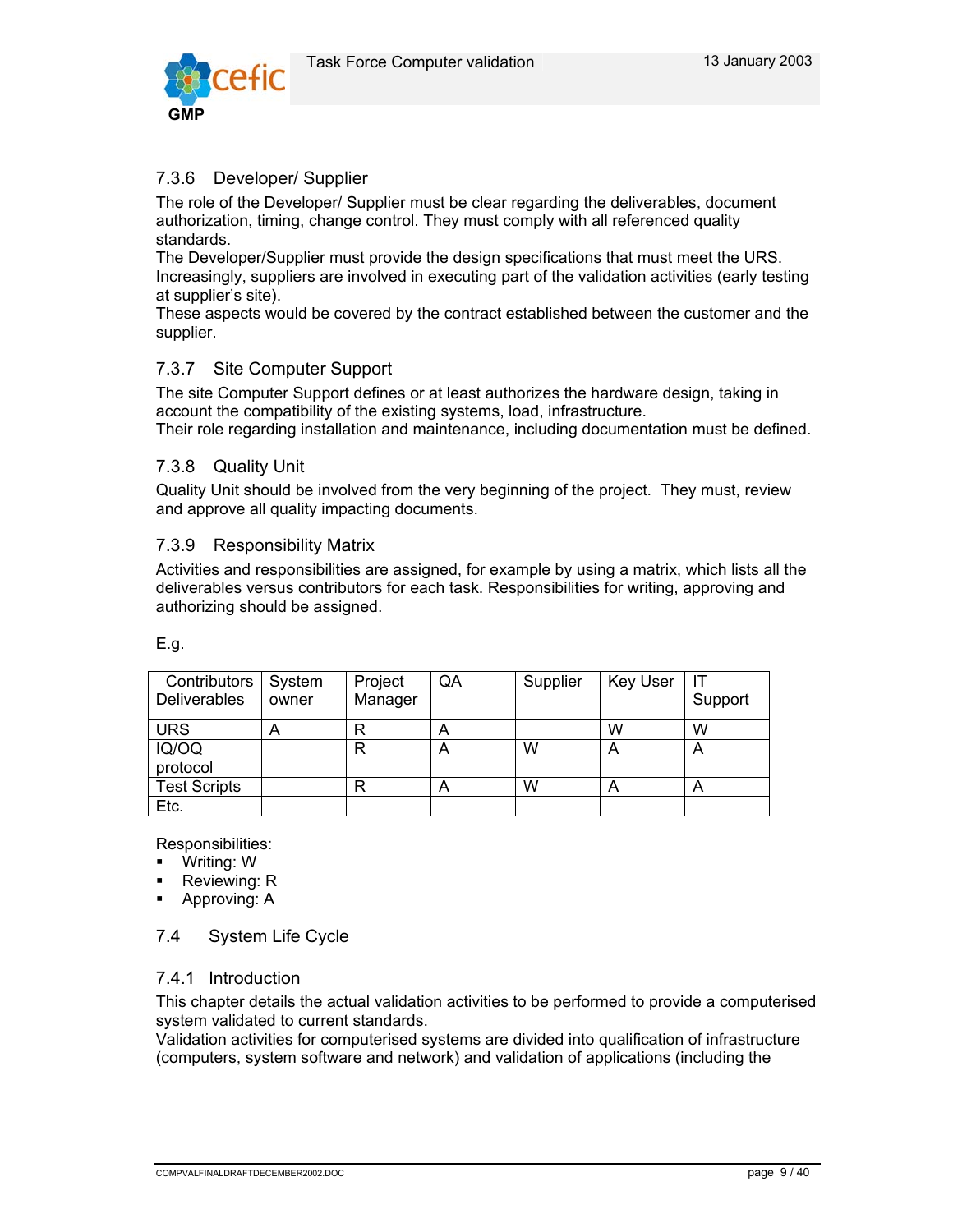

application software, interfaces to other applications, equipment and operational procedures) because of the differences in the approach required for each of the groups. The term computerised system is used in the text to designate the combination of both infrastructure and applications.

A Validation (Master) Plan should be developed according to company policies and internal procedures, including both infrastructure and applications.

Standard Operating Procedures (SOPs) should be in place together with a formal System Life Cycle Concept which describes all the relevant activities for creating and maintaining qualified infrastructure and application.

# 7.4.2 Software Categories (GAMP)

For applications the software development method or status can determine the validation effort. A very useful reference in this area is the GAMP guide.

The GAMP guide is an industrial standard (Ref 0) that defines five validation level categories for software as shown in the matrix below.

Categories 4 and 5 are the categories for which major validation efforts are required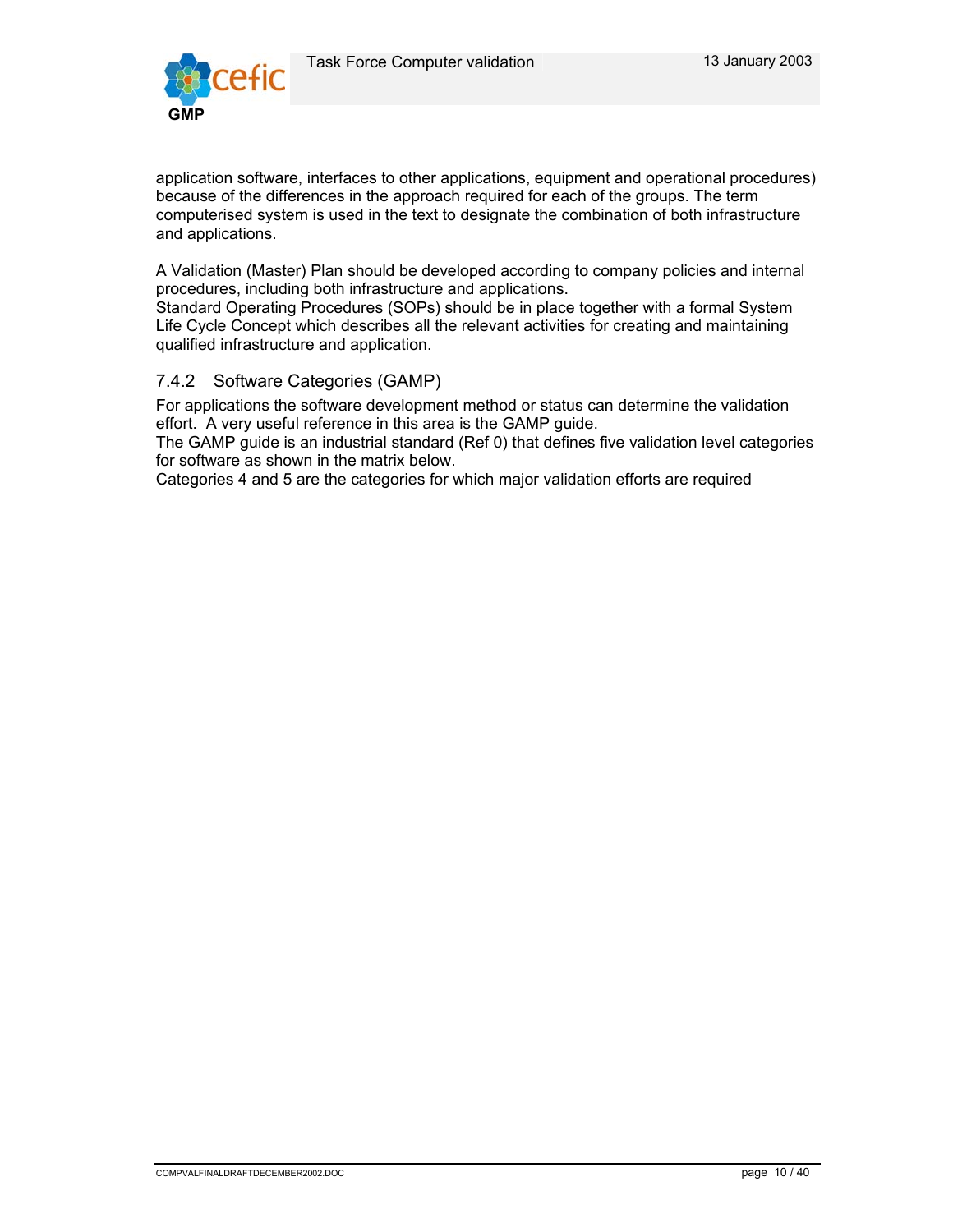

**GMP** 

# Software categories according to GAMP Guide

| <b>GAMP</b><br>category | Type                                                                      | <b>Application</b><br>example                                                             | <b>Infrastructure</b><br>example                                     | <b>Remarks</b>                                                                                                                                                                                                                                                                                                                                                                                                                                                                                                                                                                                                                                                                                                                                                                                   |
|-------------------------|---------------------------------------------------------------------------|-------------------------------------------------------------------------------------------|----------------------------------------------------------------------|--------------------------------------------------------------------------------------------------------------------------------------------------------------------------------------------------------------------------------------------------------------------------------------------------------------------------------------------------------------------------------------------------------------------------------------------------------------------------------------------------------------------------------------------------------------------------------------------------------------------------------------------------------------------------------------------------------------------------------------------------------------------------------------------------|
|                         | Operating<br>Systems,<br>network<br>software                              |                                                                                           | VMS, MVS, UNIX,<br>Windows NT                                        | Established, commercially available operating systems which are used in<br>pharmaceutical manufacture are considered validated as part of any project in<br>which application software operating on such platforms are part of the<br>validation process (i.e. the operating systems themselves are not currently<br>subjected to specific validation other than as part of particular applications<br>which run on them).                                                                                                                                                                                                                                                                                                                                                                       |
| $\overline{2}$          | Standard<br>Instruments,<br>Micro<br>Controllers,<br>Smart<br>Instruments | balances,<br>pH meters,<br>bar code<br>scanners.<br>PID controllers.                      | logic on an<br>interface controller                                  | These are driven by non-user programmable firmware. They are configurable<br>and the configuration should be recorded in the equipment IQ.                                                                                                                                                                                                                                                                                                                                                                                                                                                                                                                                                                                                                                                       |
| 3                       | Standard<br>software<br>packages                                          | Office<br>applications,<br>spreadsheet,<br>data base<br>systems                           | Layered products<br>as DBMS, ACL<br>and<br>communication<br>packages | These are called Canned or COTS (Commercial Off-The-Shelf) configurable<br>packages in the USA. Examples include Lotus 1-2-3, Microsoft Excel software<br>(but not the spreadsheet itself since it includes generally calculations and<br>eventually macros). There is no requirement to validate the software package,<br>however new versions should be treated with caution.                                                                                                                                                                                                                                                                                                                                                                                                                  |
| 4                       | Configurable<br>software<br>packages                                      | LIMS, ERP (eg)<br>MRPII based),<br>DCS, SCADA,<br>MES.<br>Chromatography<br>data systems. | Users specific<br>applications which<br>are PLC based.               | These are called custom configurable packages in the USA. Examples include<br>Distributed Control Systems (DCS), Supervisory Control and Data Acquisition<br>packages (SCADA), manufacturing execution systems and some LIMS and<br>MRP packages. In these examples the system and platform should be well<br>known and mature before being considered in category 4, otherwise category 5<br>should apply. A typical feature of these systems is that they permit users to<br>develop their own applications by configuring/amending predefined software<br>modules and also developing new application software modules. Each<br>application (of the standard product) is therefore specific to the user process<br>and maintenance becomes a key issue, particularly when new versions of the |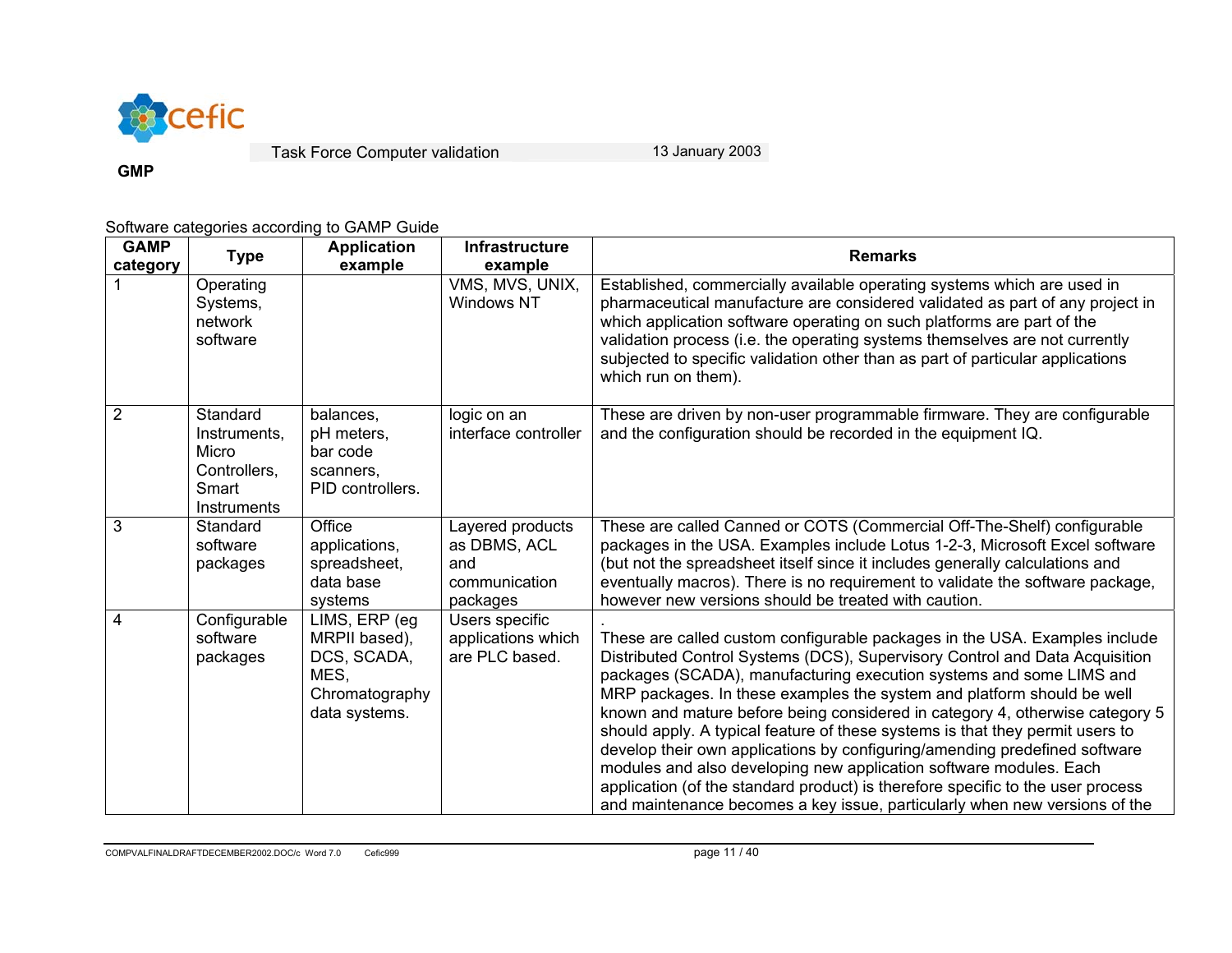

| <b>GAMP</b><br>category | Type                                  | <b>Application</b><br>example                                      | <b>Infrastructure</b><br>example                | <b>Remarks</b>                                                                                                                                                                                                                                                                                                                                                                          |
|-------------------------|---------------------------------------|--------------------------------------------------------------------|-------------------------------------------------|-----------------------------------------------------------------------------------------------------------------------------------------------------------------------------------------------------------------------------------------------------------------------------------------------------------------------------------------------------------------------------------------|
|                         |                                       |                                                                    |                                                 | standard product are produced.                                                                                                                                                                                                                                                                                                                                                          |
| -5                      | Custom built<br>or bespoke<br>systems | exclusively built<br>solutions for a<br>single or few<br>customers | PLC with single<br>purpose dedicated<br>program | These are custom-build applications and include also the custom-build<br>interfaces implemented when installing a configurable package. For these<br>systems the full Life Cycle should be followed for all parts of the system.<br>It should be noted that complex systems often have layers of software, and one<br>system could exhibit several or even all of the above categories. |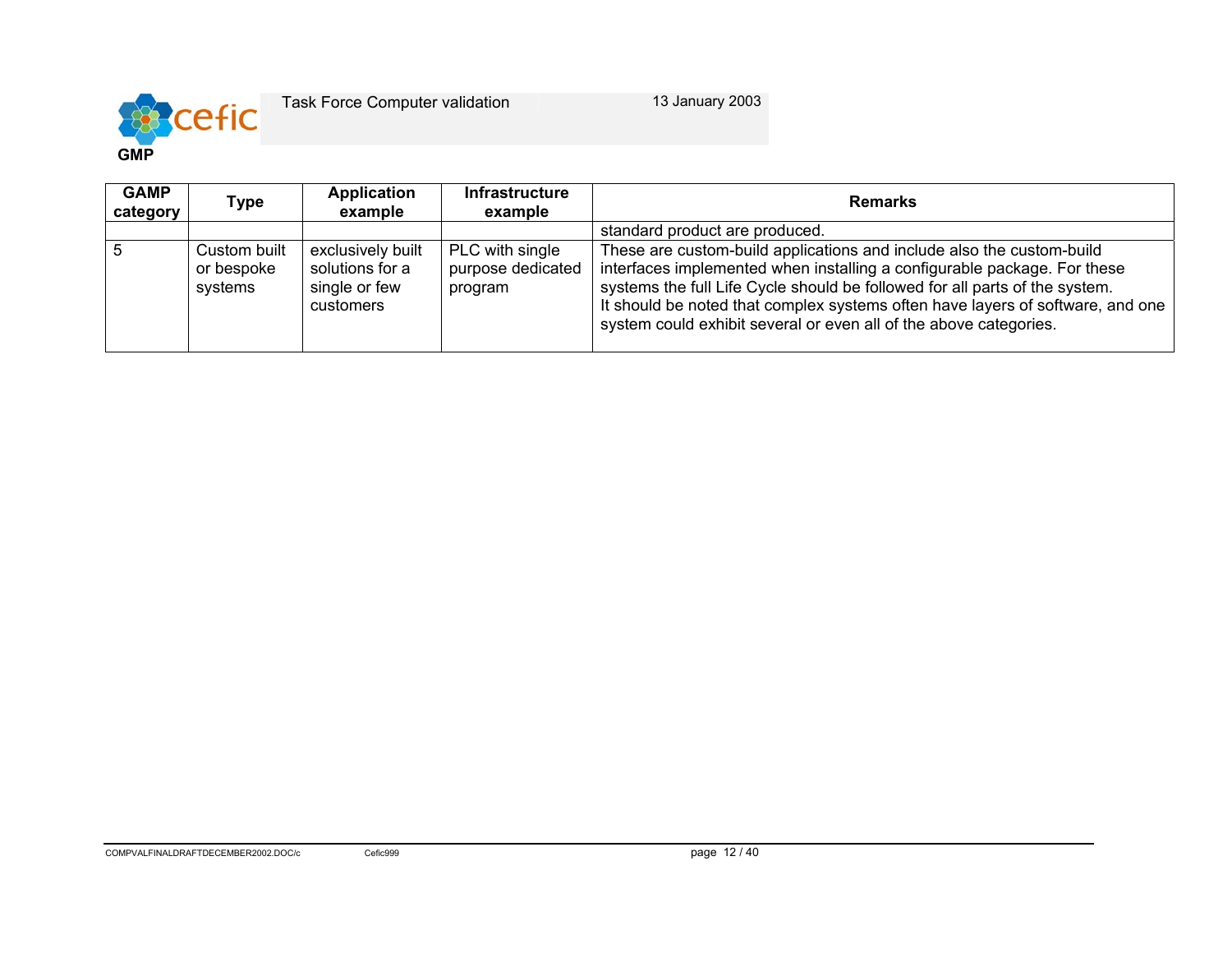

**GMP** 

# 7.4.3 System Life Cycle Process

This section gives detailed guidance on the validation effort needed to establish documented evidence that a process will consistently perform according to its predetermined specifications and quality attributes. Depending on the complexity of the computerised system, or on the GAMP category, not all phases and/or activities have to be followed e.g. documentation can be combined (e.g. in the validation plan).

The activities and related output, which are described in the following sections, are not mandatory, but should be seen as an example to be adjusted for each specific situation.

The System Life Cycle concept describes all aspects of the life cycle of a computerised system that could consist of:

- planning;
- **specification**
- design
- construction
- testing
- implementation and acceptance
- ongoing operation;
- archiving of the system when replaced.

In the next chapters the validation activities are discussed step-by-step following the lifecycle concept.

# 7.4.4 Planning

Typical activities and output in this phase are:

| <b>Activity</b>                   | Output                                       |
|-----------------------------------|----------------------------------------------|
| Define business need/problem      | Business justification/Problem description * |
| Assign project manager            |                                              |
| Define project-/validation team   |                                              |
| Describe main system requirements | (Main) system requirements *                 |
| Perform feasibility study         | Results feasibility study *                  |
| Allocate project resources        |                                              |
| Write project plan                | <b>Project Plan</b>                          |

May be incorporated in the project plan

## 7.4.5 Specification

Validation of a computerised system should demonstrate that the system meets predetermined specifications. Testing is needed in several stages of the Life Cycle. Therefore, **documented detailed specifications need to be available for each stage of testing**.

In the Specification Phase the detailed user requirements specification (URS) and the acceptance criteria are specified, based on identified critical requirements.

Based upon this specification a supplier market survey may be performed to screen the possible candidate suppliers. Usually, a supplier has detailed information about an existing product in documents like the functional specification and/or the system design.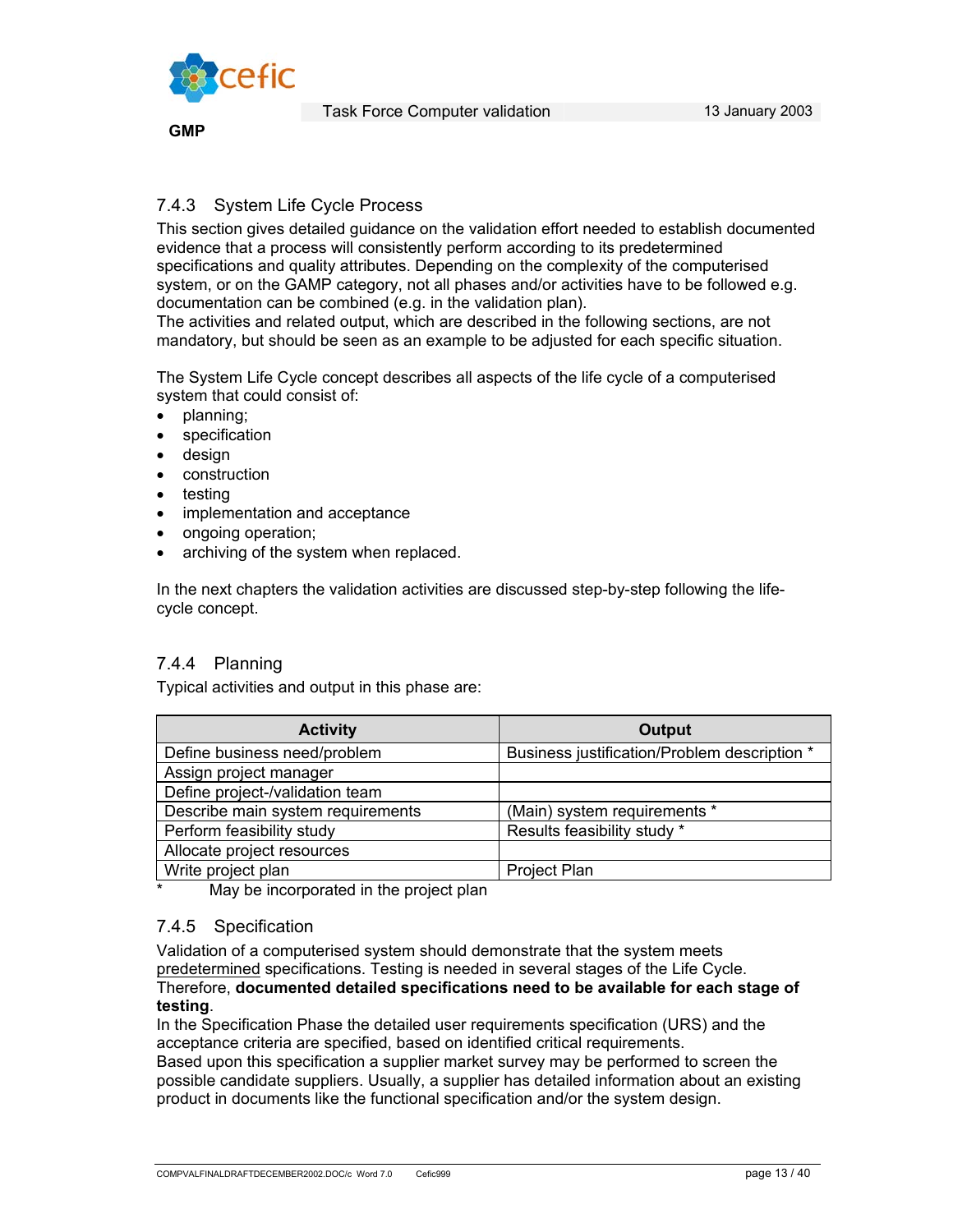

After approval of the DQ formal change control should be applied to all specification documents.

Consider parallel validation activities (see table below)

Typical activities and output in this phase, not necessarily in this chronological order, are:

| <b>Activity</b>                                | <b>Output</b>                                   |
|------------------------------------------------|-------------------------------------------------|
| Develop validation plan                        | Validation plan                                 |
| Define User Requirement Specification (URS)    | <b>User Requirements Specification</b><br>(URS) |
| Develop acceptance criteria                    | Acceptance criteria *                           |
| Perform risk analysis                          | Risk analysis report                            |
| Develop acceptance test plan (IQ/OQ protocols, | Acceptance test plan (IQ/OQ/(PQ)                |
| PQ protocol if applicable)                     | protocols) *                                    |
| Request for proposal (i.e. quotation)          | Request for proposal                            |
| Supplier review/audit                          | Review/audit report                             |
| Supplier selection                             | Supplier qualification                          |
| Draw-up of contract                            | Contract with supplier; with                    |
|                                                | contractual requirements                        |
| Place order                                    | Acquisition order                               |

\*If the software is developed, these items are part of the System Design and Programming Phase.

Generally, before supplier selection, the User Requirements Specification (URS) and the acceptance criteria should be specified. The URS should contain three types of requirements:

- process/user related requirements (detailing the required functionality's),
- technical/IT related requirements (including not only e.g., hardware and software requirements and required interfaces with other computerised systems, but also addressing the capability of the system to migrate data from previous as well as to future versions or systems),
- quality/QA related requirements (including GMP-compliance and all requirements from 21 CFR Part 11).

All requirements should be unambiguous, complete, verifiable/testable and consistent with each other. Preferably the URS are set up in a way that the traceability matrix can be built up from there (see appendix 8.6).

## 7.4.6 Supplier / Vendor selection

Whether the supplier is an outside company or an internal department, the supplier's ability to provide a system that can be validated should be a primary consideration. Knowledge of validation requirements and experience in providing systems for GMP systems are important selection criteria.

At least for Category 4 and 5 systems used for GMP activities, a supplier quality review, and if considered relevant an on-site audit, should be performed to assess the validity of potential suppliers. The supplier review and/or audit should cover company information, Quality Management System information, Software Development and Package information. The supplier selection process should be documented and any deviations from the requirements observed during an audit should be addressed.

For critical systems, this review and/or audit should be carried out before final supplier selection.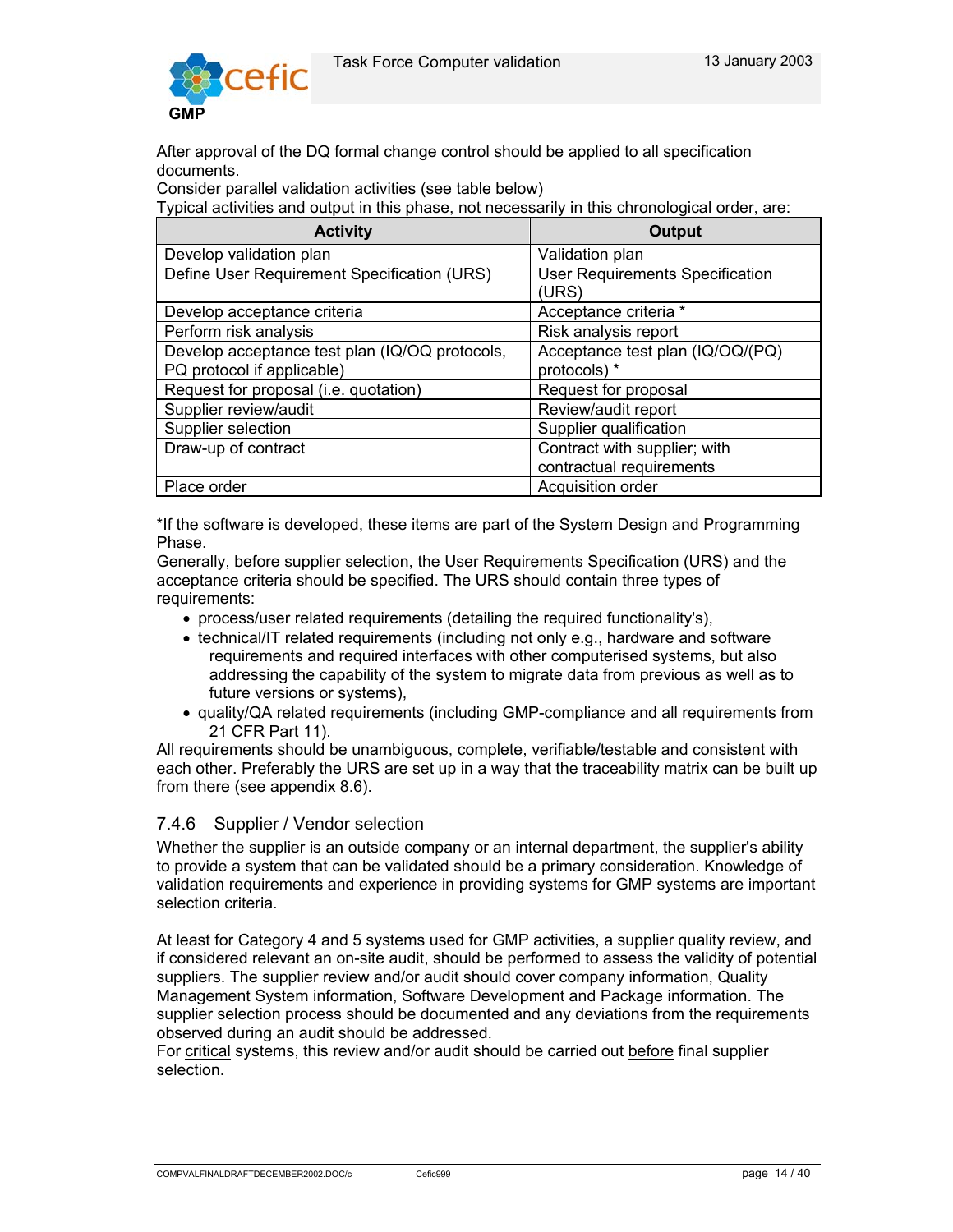

When a supplier has been selected, contractual requirements should be defined. These contractual requirements are usually a "blend" of user requirements and technical specifications.

# 7.4.7 Design and construction

This phase is only applicable to computerised systems that belong to GAMP category 4 or 5 and will be mostly the responsibility of the supplier.

In the Design Phase a Functional Specification will be developed when customisations on an existing product are needed, or a custom built system. This is a combined activity by both the supplier(s) and the customer. The total design of the system can be checked against the User Requirements Specification to check that all requirements are met. This check is often facilitated by a Design Qualification, DQ.

Typical activities and output in this phase are:

| <b>Activity</b>                      | <b>Output</b>                                         |
|--------------------------------------|-------------------------------------------------------|
| Define functional specification      | Functional specification                              |
| Design the system                    | Design specification                                  |
| <b>Design Qualification</b>          | DQ report (can be included in the URS traceability    |
|                                      | matrix)                                               |
| Programming and module testing       | Software; module test report                          |
| Audit supplier                       | Audit report                                          |
| Supply final system description      | System description (including hard/software diagrams) |
| Supply system installation procedure | System installation procedure                         |
| Supply system documentation          | Manuals and user guides                               |

The supplier is required to follow a development methodology, programming standards, and Change Control procedures during product development. For purchased systems (GAMP 4 category), (parts of) the design and programming may already have been done. In this case the supplier has to supply documented evidence that a development methodology, programming standards, and Change Control procedures during the development phase were followed and that adequate tests were performed.

In case the supplier is doing substantial programming, in this phase possibly an additional supplier audit with a special focus on the SLC, adherence to procedures and proper documentation may be useful.

# 7.4.8 Acceptance Testing

The objective of this phase is to take a decision on the formal acceptance of the system as delivered by the supplier. For developed systems this can be divided in two parts:

- − Acceptance at the supplier site, Factory Acceptance Test (FAT);
- − Acceptance at the customer site, Site Acceptance Test (SAT).

It can also be combined in a general Acceptance Test.

During this phase the installation and operation of the computerised system have to be qualified according to the Installation and Operational Qualification (IQ/OQ) protocols for the system. Although a qualification can be, at least partly, performed by the supplier of the system, the project team is responsible for the results.

The level of detail of in-house testing is depending upon the GAMP category and upon the testing done by the supplier.

Typical activities and output in this phase are: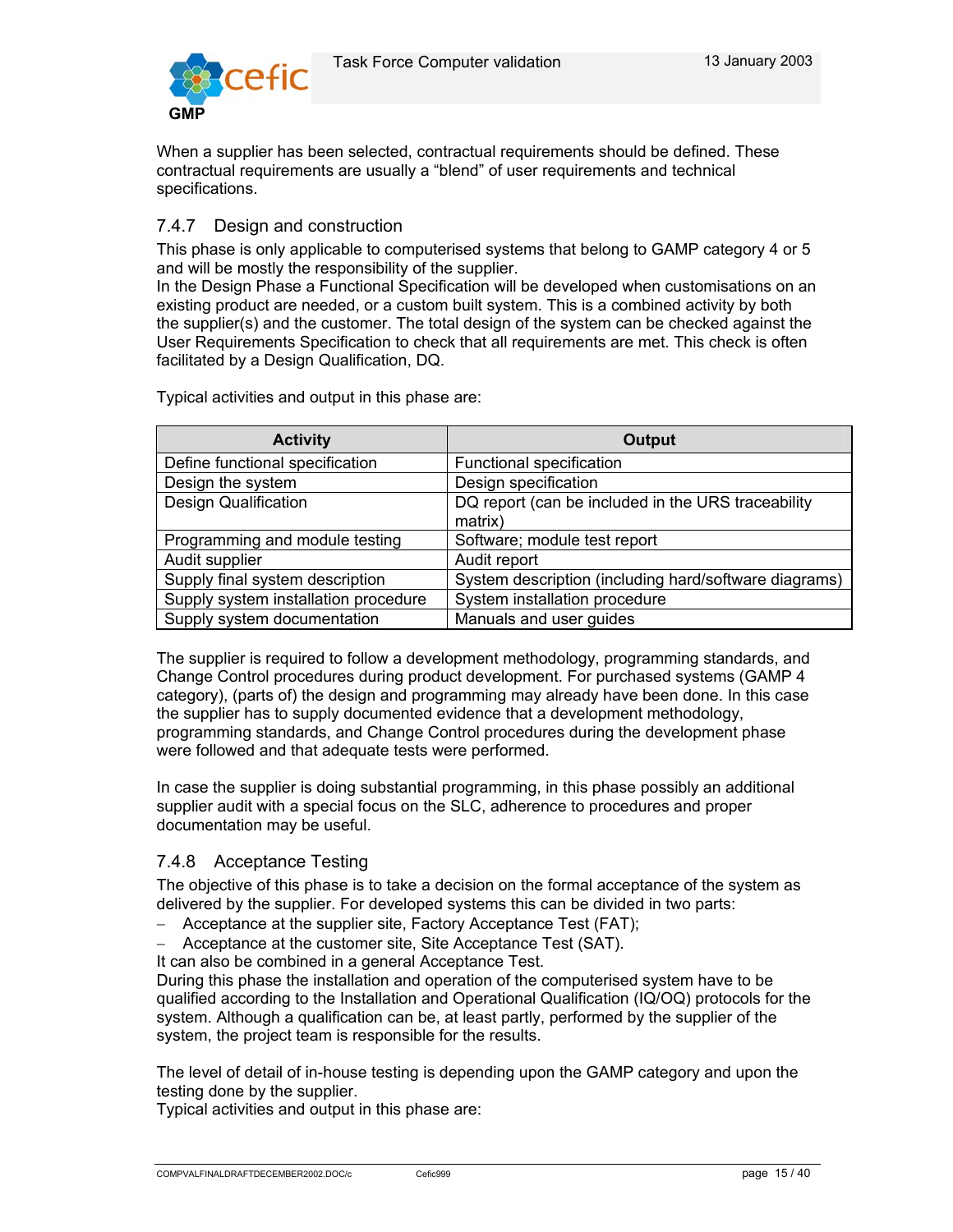

| <b>Activity</b>                                          | Output                               |  |
|----------------------------------------------------------|--------------------------------------|--|
| Installation Qualification                               | IQ report (FAT, SAT can be included) |  |
| <b>Operational Qualification</b>                         | OQ report (FAT, SAT can be included) |  |
| Training of users                                        | Qualified personnel                  |  |
| Audit/review of IQ/OQ and if applicable<br>(parts of) PQ | Internal Audit/review report         |  |
| Updated IQ/OQ report to QA for<br>approval               | Final approved IQ/OQ reports         |  |

If IQ/OQ protocols are used which the supplier develops, these protocols should be reviewed and approved by the project team before starting the IQ/OQ. The IQ/OQ can be executed at the user's site, by the supplier or by a user representative or member(s) of the project team. Each test shall be documented in a way that it can be reconstructed. This can be achieved by creating log files, making printouts, using logbooks etc. If these options are not feasible or practicable, witness testing is allowed. Testers should sign for each test performed. Reviewers should sign for logical sets of tests. In the case of witness testing the witness should sign for the same steps as the tester. Witness testing is required when a vendor or contractor undertakes system testing.

Chronology of IQ, OQ and PQ is a critical compliance issue. The critical parts of the IQ should be finished before executing OQ of that particular part, but parallel activities for other parts are possible.

If any test or challenge does not meet the specification or other deviations are found, this should be documented and, if necessary covered by corrective actions (e.g. identification of the cause of the deviation, corrective actions and additional tests).

After installation, the Operational Qualification (OQ) verifies the functional specifications of any individual system or sub-system. If needed to confirm whether the system meets the contractual requirements, relevant parts of the PQ need to be performed in this phase. (Additional PQ testing against other user requirements is often still required after acceptance). Results from previous testing e.g. FAT can also be used in this phase.

These results from an IQ/OQ must be reported as a formal report (combined it is often called an acceptance testing report). At this stage the system is approved for handing over to user for PQ to take place.

## 7.4.9 Implementation and acceptance

Often at the time of acceptance of the system from the supplier, additional testing and/or documentation is required before the system can be released for use in the production environment.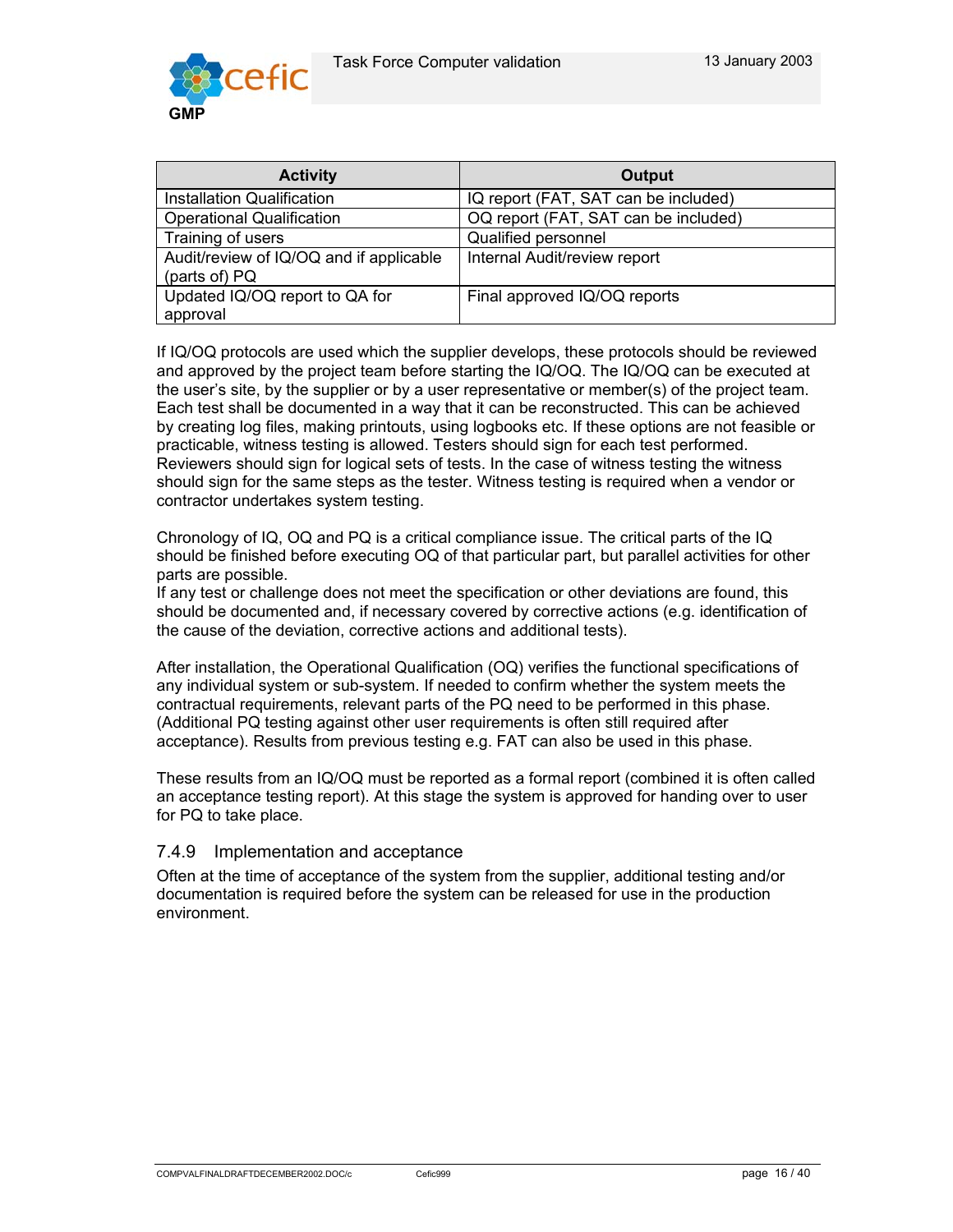

Typical activities and output in this phase are:

| <b>Activity</b>                | <b>Output</b>         |
|--------------------------------|-----------------------|
| Develop implementation plan    | Implementation plan   |
| Performance Qualification (PQ) | PQ report             |
| Develop procedures             | Procedures            |
| Complete system description    | System description    |
| Training of additional users   | Qualified personnel   |
| Write validation report        | Validation report     |
| Validation review              | Internal Audit report |

The computer system may be formally released for PQ. PQ will take place in a production environment. During the period of Performance Qualification of the system additional monitoring is undertaken. Depending on the nature of the system the PQ can consist of a monitoring period or process validation (e.g. production of validation batches). The implementation plan specifies the actions for implementing the computer system in its operational environment:

- Necessary activities and other documentation as required for the ongoing operation phase
- Training of additional system users
- Remaining test activities, like production of Process validation batches

By approving the final report, the system implementation is completed.

## 7.4.10 Ongoing operation;

Once a computer-related system has been validated, the validated state has to be maintained. This requires an adequate maintenance system and (a) Standard Operating Procedure(s) that are (is) incorporated in the relevant Quality Management System.

The following issues need to be covered as applicable in (a) procedure(s):

- Use of the system
- Security
- Back up and Restore
- Disaster recovery
- Contingency planning
- Business continuity
- Preventive maintenance
- Corrective maintenance (problem reporting)
- Change Control (including configuration management); also see chapter 8.5 Change **Control**
- Audit trail (equivalent to GMP alteration of data)
- Training
- Periodic evaluation
- Archiving
- System retirement (may be addressed in a much later stage)

## 7.4.11 Use of system

In this procedure the main tasks and responsibilities of the users should be defined. If needed, detailed instructions on how to use the system can be included.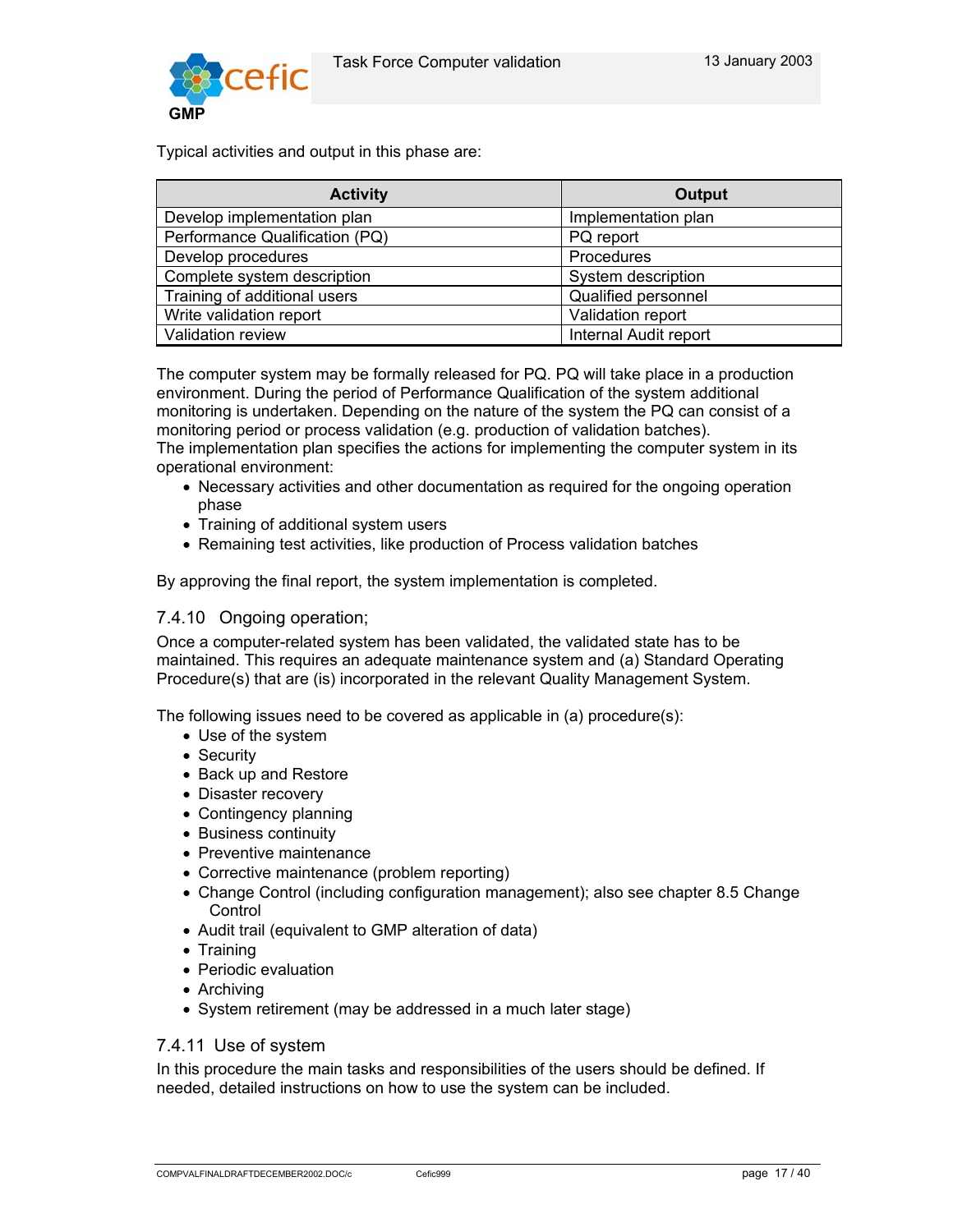

# 7.4.12 Security

There needs to be proper access control procedures on three levels:

- 1. Wide and/or Local Area Network level
- 2. System, or Application level
- 3. PC level.

Items that need to be covered include how access is controlled, a password policy and audit trails. At all three levels there should be continuously updated lists of approved users and their authorisation levels.

# 7.4.13 Back up and Restore

The following items need to be covered by these documents:

- back-up and restore procedures
- frequency of back up
- verification of the ability to retrieve a back up data and files
- at least two generations or two copies of back-ups should be kept, unless other measures are taken to prevent back-up versions from damaged.
- back up copies should be stored separate from the system in a way that it is highly unlikely that both the original and the back-up copy/copies can be damaged.
- availability of the back up within an appropriate period
- for systems with a low back-up frequency, back ups should be checked for accessibility, durability and accuracy at a frequency appropriate for the storage medium, which should also be specified, but at least once a year for critical systems.
- in case of no low frequency back-ups change control should ensure the availability and integrity of back ups by restoring the data on a regular basis (particularly after changes to the system have been made).
- even with high frequency back-ups, prove the restore system works e.g. one time per year. There is no need to test the full system; this can be done by randomly selecting one or a few files to restore on a special area.

Note: if the same tapes are used, the tapes may be getting worse without noticing it. The procedures have to be carried out, controlled and documented.

## 7.4.14 Disaster recovery

Disaster recovery procedures should be available for the most common disasters, often power failure or hard disk failure. The maximum downtime of the system should be documented, including the measures to meet that. If possible, disaster recovery procedures should be tested.

## 7.4.15 Contingency planning

In case of complete destruction of the hardware, software and data files, the knowledge and back ups of the system should be available to build up a complete new system. It should be documented whether and if so how the process is continued in case of a disaster (unavailability of the system).

## 7.4.16 Business continuity

Measures should be taken to ensure availability of source code in case the system supplier stops business for any reason. This should be addressed in Service Level Agreements and/or in Escrow agreements.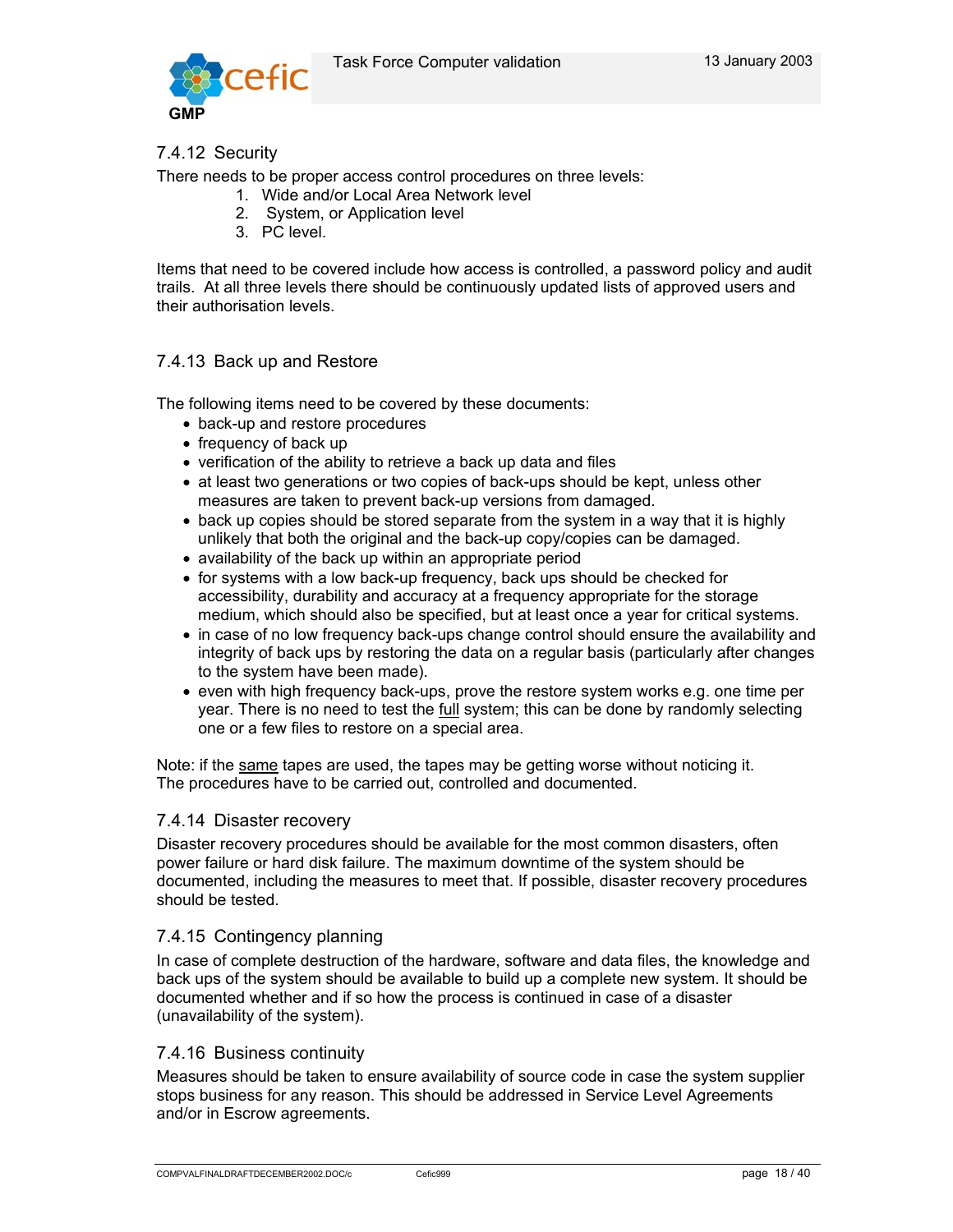

## 7.4.17 Preventive maintenance

Items to be covered are:

- List of critical system components
- There should be a system in place (e.g. Service Level Agreement SLA) which ensures that maintenance takes place in time. For hardware components the date of the last and/or next maintenance should be easily visible or retrievable.
- All maintenance should be documented (e.g., logbook)
- In case preventive maintenance leads to changes, the change control procedures should be followed.

# 7.4.18 Corrective maintenance (Problem reporting)

Each problem should be registered under a unique number or code, mentioning the problem, the date, the hard ware (registration number) the chosen solution, by whom it was handled etc.

If the solution of a problem leads to a change in hardware or software, the procedures for change control should be followed.

#### 7.4.19 Change control

Refer to section 8.5

## 7.4.20 Audit trail

Computer generated and time stamped audit trails that independent record the date and time operator entries and actions that create modified or delete electronic records. Record changes shall not obscure previously recorded information.

The audit trail should be searchable and be secured from any changes.

It must be able to interrogate by dates, time, persons, type of change and reasons for change.

## 7.4.21 Training

All users of the system should be trained. This training should be documented and where applicable evaluated. Users should be informed about current standards or changes of the system. The training responsibilities should be defined.

#### 7.4.22 Periodic evaluation

At predefined intervals (e.g. once a year) assessments should be made of the performance of the systems using the data from the change control and problem reporting documentation. A decision should be made and documented on the possible need for changes to and/or revalidation of the system. Decisions on periodic evaluation should be approved by at least the system owner and QA.

## 7.4.23 Archiving

All documentation generated in the Operation and Maintenance and Change Control procedures should be properly archived.

Data and the necessary software to retrieve those should be archived.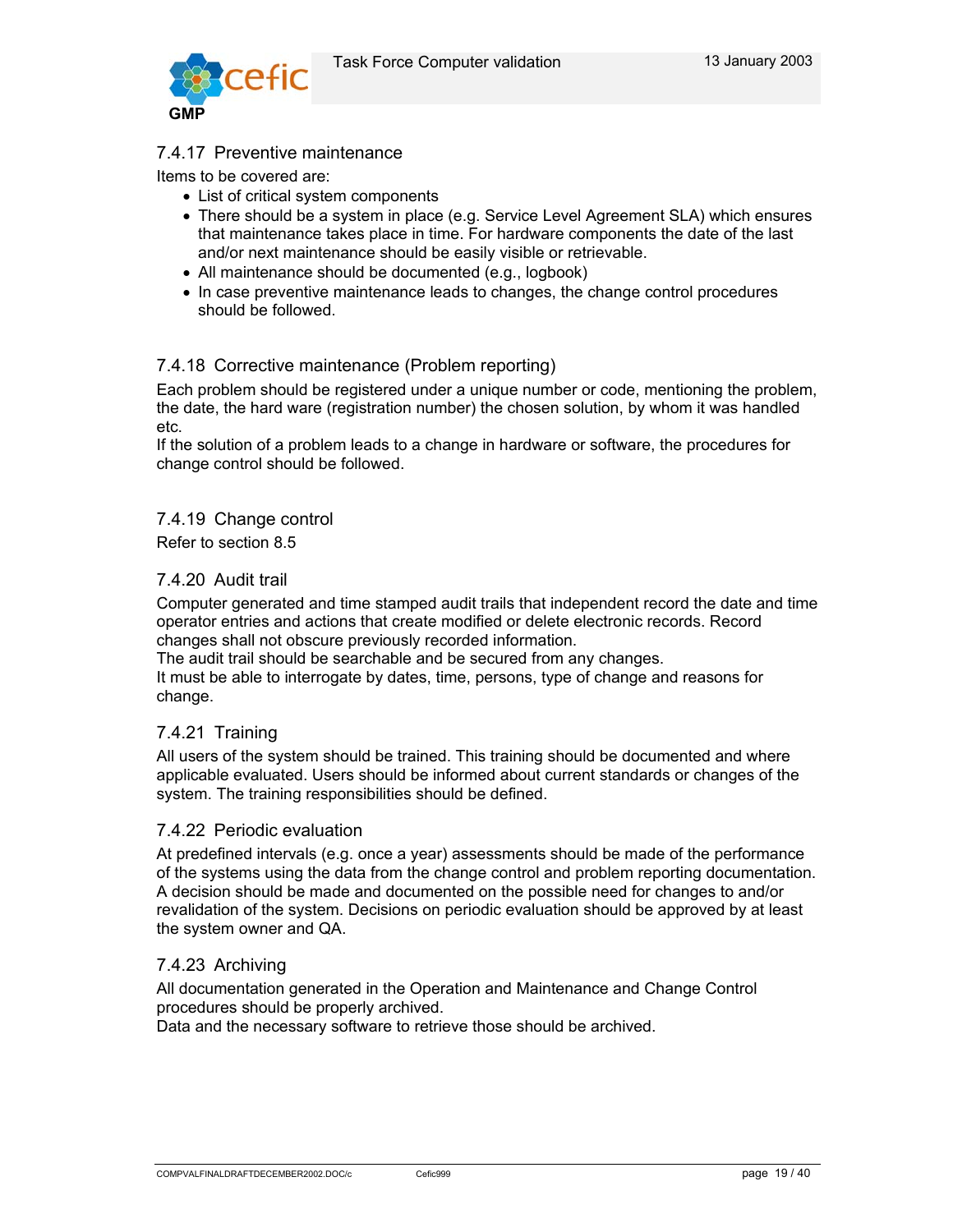

# 7.4.24 Retirement phase

At a certain point in the computer system's life cycle circumstances can occur which force a decision to retire the computer system. This decision will initiate the Retirement Phase (and probably an Planning Phase for system replacement).

In case of system retirement the following steps should be taken:

- Set up a data preservation plan which could include one of the following options:
- make sure that a new system will be able to retrieve data from previous systems
- preserve previous applications
- archive hard copies (when allowed)
- Completion of system documentation and validation dossier
- Execution of the data preservation plan
- QA audit on the preservation documentation

## 7.4.25 Infrastructure

Qualification of the infrastructure e.g. of the local area network, contains the following elements:

- high level documentation of the network e.g. security, reliability and availability.
- installation documentation including current schematic diagram.
- configuration management (an up to date inventory of hardware and software [incl. versions] components)
- monitoring of the performance of the infrastructure

Testing of infrastructure is normally included in the functional testing of the application (e.g. loop testing, process control systems etc).

#### 7.4.26 Validation deliverables and activities

The system life cycle model as defined in this document serves as the backbone for the validation process.

Depending on the complexity and the GAMP category of the computerised system, activities and/or related output may be omitted, rationally combined or further subdivided.

#### Category 1 Operating Systems

Well-known operating systems should be used. Record the name and version number in the Hardware Acceptance tests or equipment IQ. New versions of operating systems should be reviewed prior to use and consideration given to the impact of new, amended or removed features on the application. This could lead to a formal re-testing program of the application, particularly where a major upgrade of the operating system has occurred.

#### Category 2 Standard Instruments, Micro Controllers, Smart Instrumentation, Embedded software

The configuration should be recorded in the equipment IQ. The unintended and undocumented introduction of new versions of firmware during maintenance must be avoided through the application of rigorous change control. The impact of new versions on the validity of the IQ documentation should be reviewed and appropriate action taken.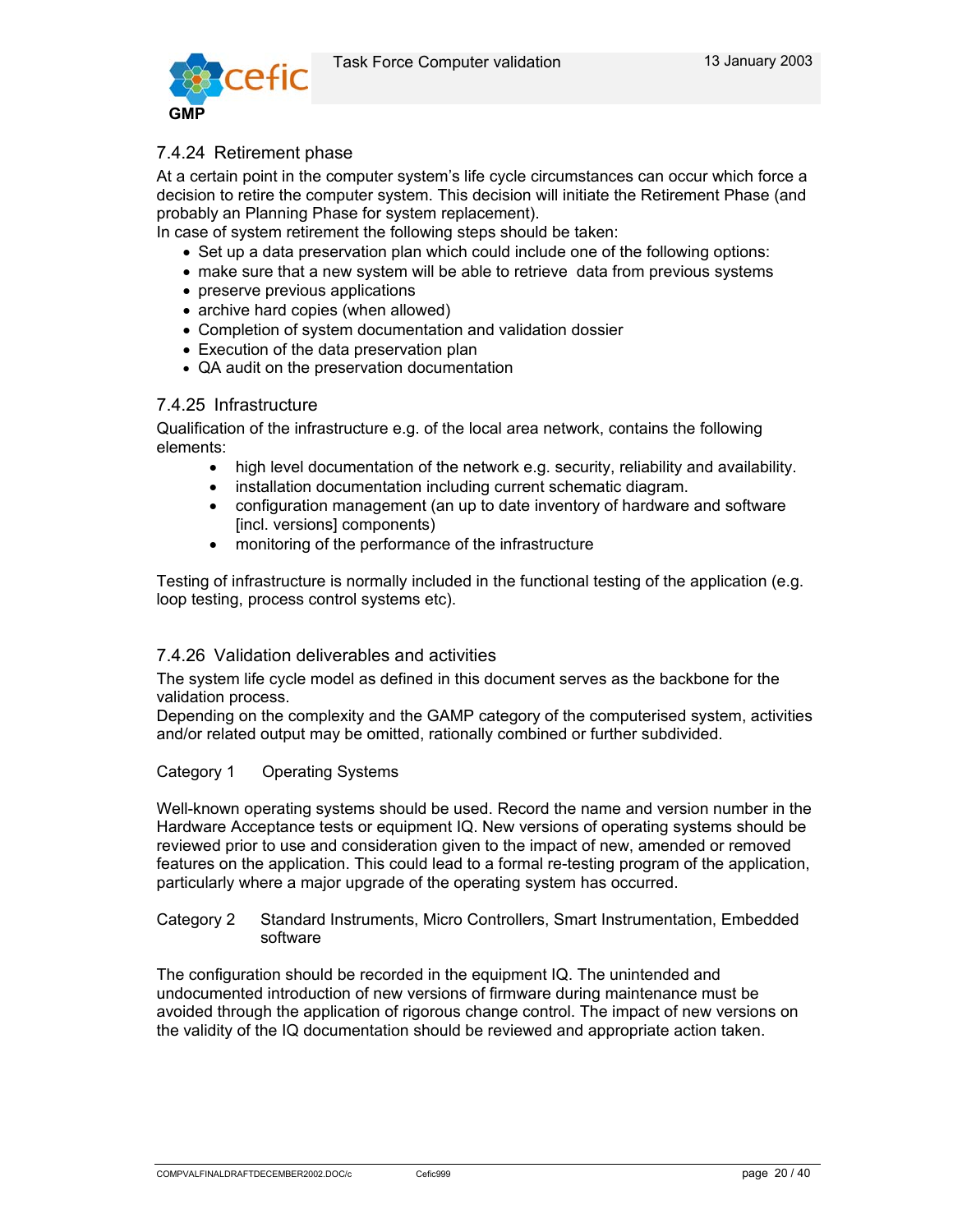

## Category 3 Standard Software Packages

There is no requirement to validate the software package. Validation effort should concentrate on the application, which includes:

- System requirements and functionality.
- The high level language or macros used to build the application.
- Critical algorithms and parameters.
- Data integrity, accuracy and reliability.
- Operational procedures.

As for other categories, change control should be applied stringently, since changing these applications is often very easy, and with limited security. User training should emphasize the importance of change control and the validated integrity of these systems.

#### Category 4 Configurable Software Packages

The life cycle should be used partially to specify, design, test and maintain the application. Particular attention should be paid to any additional or amended code and to the configuration of the standard modules. A software review of the modified code (including any algorithms in the configuration) should be undertaken.

In addition, an audit/review of the supplier is required to determine the level of quality and structural testing built into the standard product. The audit/review needs to consider the development of the standard product, which may have followed a prototyping methodology without a user being involved. The European Guide to Good Manufacturing Practices, Annex 11, requires that the development process is controlled and documented.

A Validation Plan should be prepared to document precisely what activities are necessary to validate an application, based on the results of the audit and on the complexity of the application.

#### Category 5 Custom Built or Bespoke Systems

For these systems the full Life cycle should be followed for all parts of the system. An audit of the supplier is required to examine their existing quality management systems and a Validation Plan should then be prepared to document precisely what activities are necessary, based on the results of the audit and on the complexity of the proposed bespoke system.

Guidance on validation documentation required for each GAMP category of software is given in the table below. GAMP 1 operating systems are not included in this table, as only version control should be applied. Wherever possible and practicable documents or items listed below may be combined. If documents are combined, it should be clear which of the indicated items are actually covered in which document(s).

The activities listed below are not necessarily in a chronological order.

| <b>Activities / output</b> | <b>GAMP 2, 3</b> | <b>GAMP 4</b> | <b>GAMP 5</b> |
|----------------------------|------------------|---------------|---------------|
| <b>Business need</b>       |                  |               |               |
| (Main) system requirements |                  |               |               |
| Results feasibility study  |                  |               |               |
| Project Plan               |                  |               |               |
| Validation plan            | or IQ/OQ         |               |               |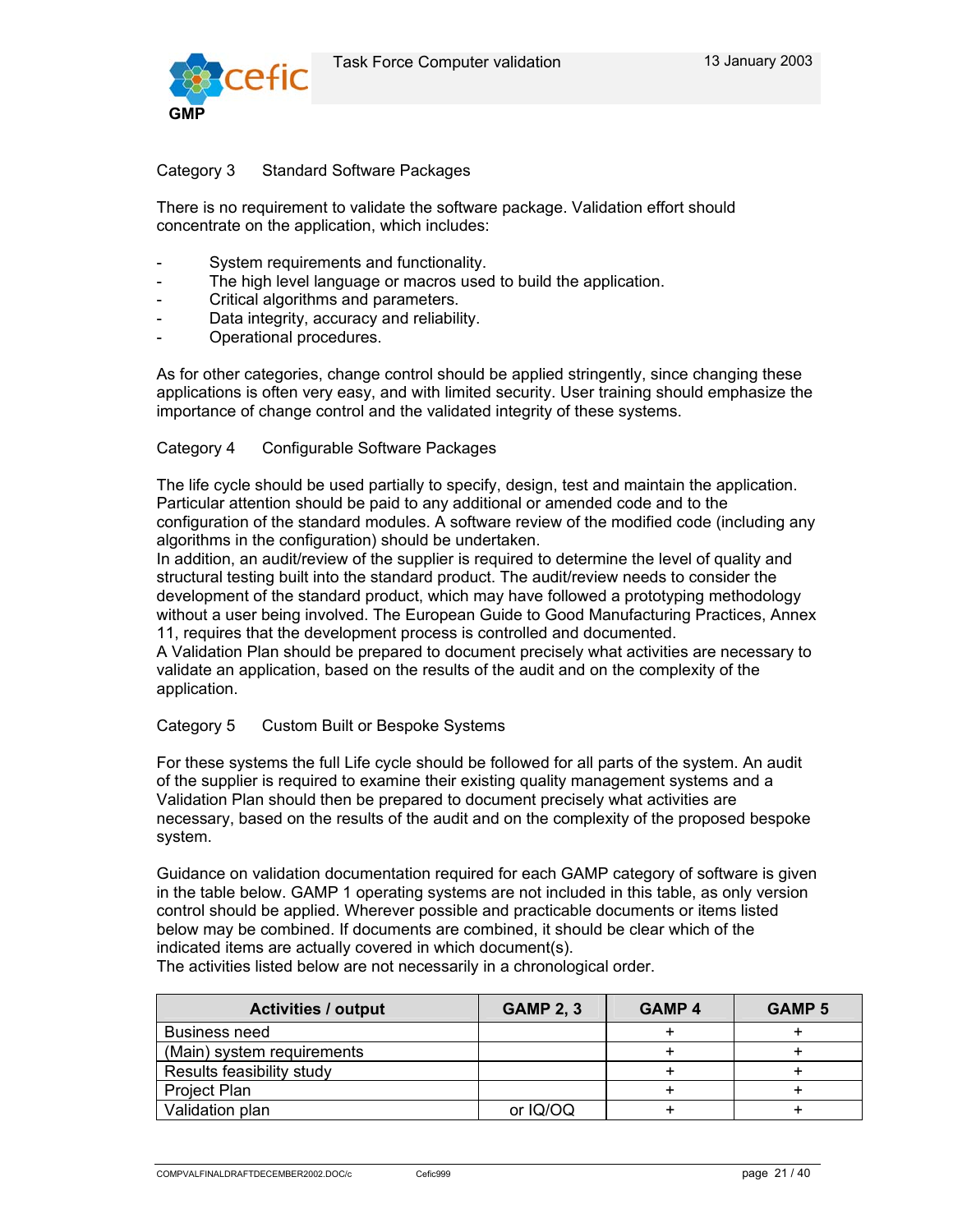

| <b>Activities / output</b>                 | <b>GAMP 2, 3</b> | <b>GAMP 4</b> | <b>GAMP 5</b> |
|--------------------------------------------|------------------|---------------|---------------|
|                                            | protocol         |               |               |
| User Requirements Specification (URS)      | $\ddot{}$        | $\ddot{}$     | ÷             |
| Acceptance criteria                        | $\ddot{}$        | $\ddot{}$     | $+$           |
| Risk analysis report                       | If applicable    | $\ddot{}$     | $\ddot{}$     |
| Acceptance test plan (IQ/OQ/(PQ)           | Or Validation    | $\ddot{}$     | $\ddot{}$     |
| protocols) *)                              | Plan             |               |               |
| Request for proposal                       |                  | $\ddot{}$     | $\ddot{}$     |
| Supplier review/audit report               |                  | $\ddot{}$     | $+$           |
| Contract with supplier; with contractual   |                  | $\ddot{}$     | $+$           |
| requirements                               |                  |               |               |
| Acquisition order                          |                  | $+$           | $+$           |
| Functional specification                   |                  | $\ddot{}$     | $\ddot{}$     |
| System design specification                |                  | $\ddot{}$     | $\ddot{}$     |
| DQ report (can be included in the URS      |                  | $\ddot{}$     | $+$           |
| traceability matrix)                       |                  |               |               |
| Software; module test report               |                  | Optional      | $\ddot{}$     |
| Supplier audit report on system            |                  | Optional      | $+$           |
| development                                |                  |               |               |
| System description (including              |                  | $\ddot{}$     | $\ddot{}$     |
| hard/software diagrams)                    |                  |               |               |
| System installation procedure              |                  | $+$           | $\ddot{}$     |
| Manuals and user guides                    | If applicable    | $\ddot{}$     | $\ddot{}$     |
| IQ report (FAT, SAT can be included)       | +                | $\ddot{}$     | $+$           |
| OQ report (FAT, SAT can be included)       | $+$              | $+$           | $+$           |
| Internal Audit/review report               | If applicable    | +             | +             |
| Final approved (IQ/OQ reports <sup>1</sup> | $\ddot{}$        | $\ddot{}$     | $\ddot{}$     |
| Implementation plan                        |                  | $\ddot{}$     | +             |
| PQ report                                  |                  | $\ddot{}$     | $\ddot{}$     |
| Procedures                                 | $+$              | $\ddot{}$     | $\ddot{}$     |
| Training record                            | If applicable    | +             | +             |
| Validation report                          | $\ddot{}$        | $\ddot{}$     | $\ddot{}$     |

# **8 Appendices**

l

8.1 Practical checklists for computer validation

This checklist is a quick reference; for more information reference is made to the relevant chapters

<sup>1. &</sup>lt;sup>1</sup> The results from an IQ/OQ can be reported as a formal report (combined it is often called an acceptance testing report). At this stage the system is approved for handing over to user for PQ to take place. PQ will take place in a production environment. During the period of Performance Qualification of the system additional monitoring is undertaken. Depending on the nature of the system the PQ can consist of a monitoring period or process validation (e.g. production of validation batches).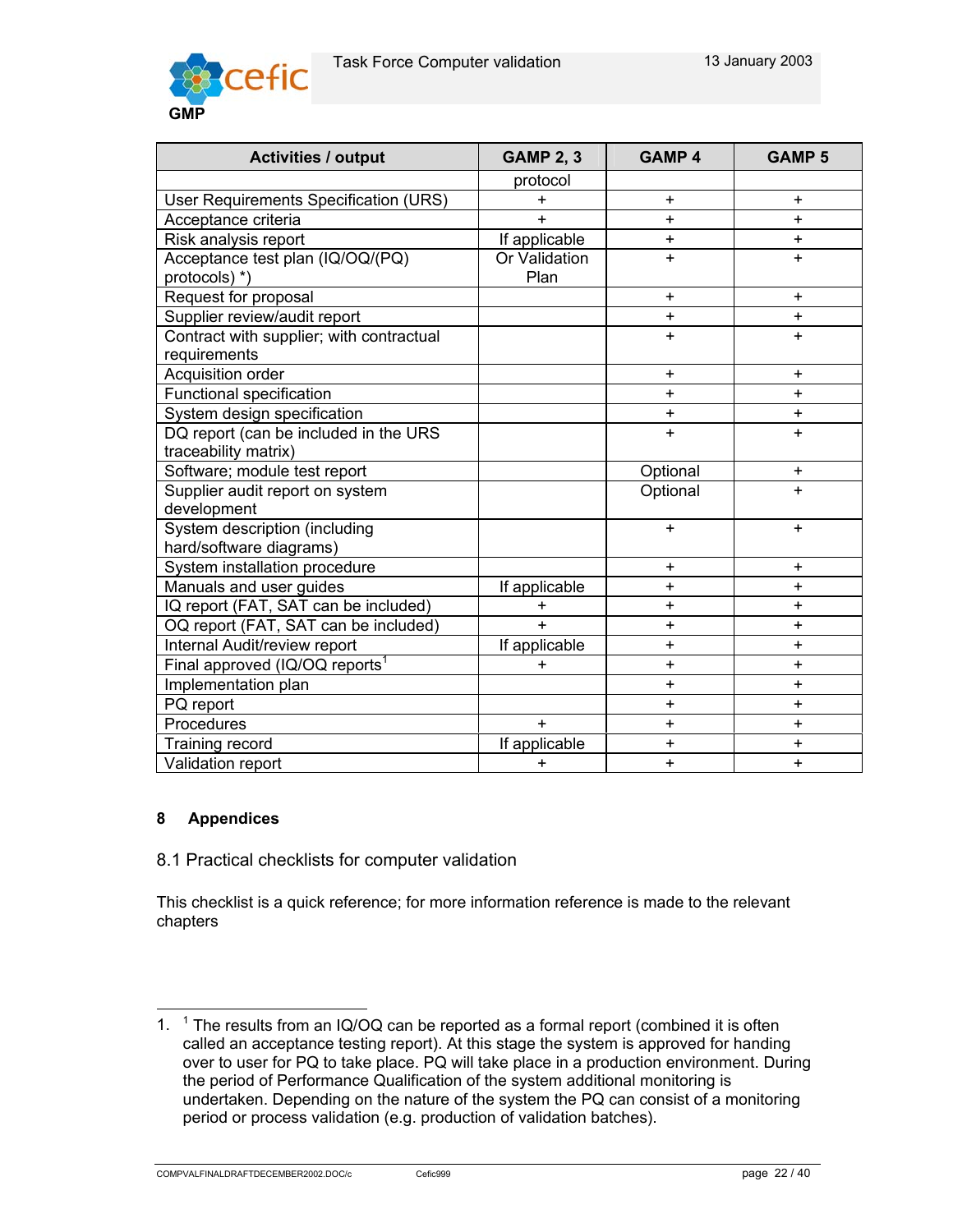$\overline{\phantom{a}}$ 



Г

| <b>VALIDATION PLAN PARAGRAPHS</b>                                       | <b>INFRASTRUCTURE</b>                             | <b>APPLICATION</b>      |  |  |  |
|-------------------------------------------------------------------------|---------------------------------------------------|-------------------------|--|--|--|
|                                                                         |                                                   |                         |  |  |  |
| Introduction<br>1)                                                      | short description of the system                   |                         |  |  |  |
|                                                                         | the position of the application system related    |                         |  |  |  |
|                                                                         | to other systems                                  |                         |  |  |  |
|                                                                         | schematic overview of the system                  |                         |  |  |  |
| Scope<br>2)                                                             | describe the purpose of the validation<br>process |                         |  |  |  |
|                                                                         | describe ownership, customer and supplier         |                         |  |  |  |
|                                                                         | role                                              |                         |  |  |  |
|                                                                         | subject of qualification, appointment to          |                         |  |  |  |
|                                                                         | <b>GAMP</b> category                              |                         |  |  |  |
| Changes to the documentation<br>3)                                      | mention the changes from the previous version     |                         |  |  |  |
|                                                                         | of this document.                                 |                         |  |  |  |
| Validation team, members and responsibilities<br>4)                     |                                                   |                         |  |  |  |
| Team members/participants   X                                           |                                                   | X                       |  |  |  |
| Authorisation of protocols and documents   X                            |                                                   | X                       |  |  |  |
| Who does the testing / who does verification   X                        |                                                   | X                       |  |  |  |
| Responsibilities for the member $X$                                     |                                                   | X                       |  |  |  |
| Authorisation of documents   X                                          |                                                   | X                       |  |  |  |
| Resources X                                                             |                                                   | X                       |  |  |  |
| 5) Validation Strategy / Activities                                     |                                                   |                         |  |  |  |
| Verification of URS   X                                                 |                                                   | X                       |  |  |  |
| <b>GAMP</b> categories                                                  |                                                   | $\mathsf{X}$            |  |  |  |
| Risk analysis $x$                                                       |                                                   | X                       |  |  |  |
| References to URS $-$ DQ   X                                            |                                                   | X                       |  |  |  |
| Testing criteria / acceptance criteria   X                              |                                                   | X                       |  |  |  |
| References to applicable SOP's - change control   X                     |                                                   | X                       |  |  |  |
| IQ, OQ and PQ protocols $X$                                             |                                                   | X                       |  |  |  |
| Testing activities   X                                                  |                                                   | X                       |  |  |  |
| IQ, OQ activities   X                                                   |                                                   | X                       |  |  |  |
| Documentation of findings, reporting   X                                |                                                   | X<br>X                  |  |  |  |
| Creation of infrastructure and application manuals   X<br>PQ activities |                                                   | X                       |  |  |  |
| Review validation file   X                                              |                                                   | $\mathsf{X}$            |  |  |  |
| Validation report   X                                                   |                                                   | X                       |  |  |  |
| Planning of activities<br>6)                                            | $\overline{\mathsf{x}}$                           | $\overline{\mathsf{x}}$ |  |  |  |
|                                                                         |                                                   |                         |  |  |  |

| <b>Design Qualification (DQ)</b>                                                             | <b>INFRASTRUCTURE</b>                                              | <b>APPLICATION</b>   |  |
|----------------------------------------------------------------------------------------------|--------------------------------------------------------------------|----------------------|--|
| System requirements in the URS to be covered by the<br>succeeding specification requirements | Hardware, network, I/O<br>cards, work stations,<br>servers, alarms | Application software |  |
| Detailed URS including users specific configurations   X                                     |                                                                    |                      |  |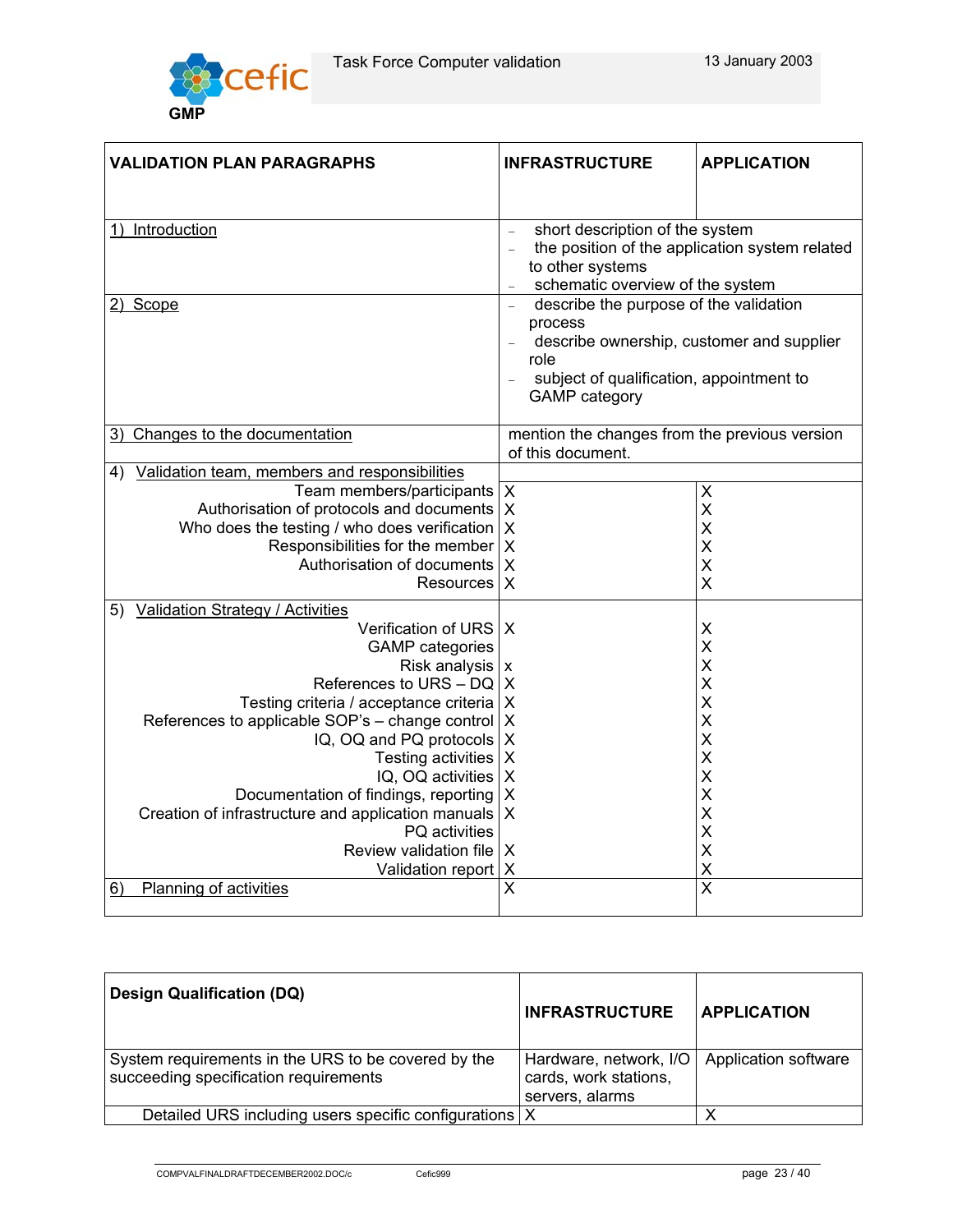

| <b>Design Qualification (DQ)</b>                            |                                                |                    |  |
|-------------------------------------------------------------|------------------------------------------------|--------------------|--|
|                                                             | <b>INFRASTRUCTURE</b>                          | <b>APPLICATION</b> |  |
| Compliance with relevant standards (GMP's, metrology)       | X                                              | X                  |  |
| Ensure equivalency with old system (minimum) what if $X$    |                                                | $\sf X$            |  |
|                                                             |                                                |                    |  |
| analysis $X$                                                |                                                | $\pmb{\mathsf{X}}$ |  |
| Organisational coherence                                    | $\times$                                       | $\mathsf{X}$       |  |
| Internal and external links with other systems   X          |                                                | $\mathsf{X}$       |  |
| Global software compatibility                               |                                                | $\pmb{\times}$     |  |
| System flexibility (without reconfigurations)   X           |                                                | $\sf X$            |  |
| Alarms   X                                                  |                                                | $\sf X$            |  |
| Back-up and restoring                                       | X                                              | $\sf X$            |  |
| General design, system overview                             |                                                | X                  |  |
| <b>GAMP</b> categorisation                                  |                                                |                    |  |
| Installation Qualification (IQ)                             | Documented conformance to the URS, to the      |                    |  |
|                                                             | DQ and to the supplier's specifications        |                    |  |
| Component, system instrument list   X                       |                                                |                    |  |
| Software verification                                       | X                                              | X                  |  |
| Completeness and conformance to the DQ, the                 | X                                              | $\sf X$            |  |
| specifications and the order $X$                            |                                                | X                  |  |
| Observance of the relevant standards                        | $\times$                                       | $\sf X$            |  |
| Manuals (M&I etc), documentation and versions check   X     |                                                | X                  |  |
| Supplier's tests   X                                        |                                                |                    |  |
| Environment requirements   X                                |                                                | X                  |  |
| Installation and installation testing                       |                                                |                    |  |
|                                                             |                                                |                    |  |
| <b>Operational Qualification (OQ)</b>                       | Testing shall be carried out in real operation |                    |  |
|                                                             | environment conditions                         |                    |  |
| Training                                                    | X                                              | X                  |  |
| User manual(s) and SOP's                                    | X                                              | $\sf X$            |  |
| Calibrations (if applicable)   X                            |                                                |                    |  |
| Test all the critical functionalities to specifications   X |                                                | X                  |  |
| Data integrity testing                                      | X                                              | X                  |  |
| Alarms testing   X                                          |                                                | X                  |  |
| Back up and restore testing                                 | X                                              | $\pmb{\mathsf{X}}$ |  |
| Access control   X                                          |                                                | X                  |  |
| System change control in place                              | X                                              | X                  |  |
| Data collection and review                                  |                                                | X                  |  |
| Robustness, limit testing                                   | X                                              | X                  |  |
| Global review, reporting and conclusions                    |                                                | X                  |  |
|                                                             |                                                |                    |  |
| <b>Performance Qualification (PQ)</b>                       | Upon positive issue of previous phase, in      |                    |  |
|                                                             | actual operating conditions                    |                    |  |
| Actual operation conditions and limits                      |                                                | X                  |  |
| Data collection                                             |                                                | X                  |  |
| Reliability checks against DQ   X                           |                                                | X                  |  |
| Reliability checks against manual or previous system        |                                                | X                  |  |
| Actual impact / effect on product quality                   | X                                              | X                  |  |
| Correction of defects (within the change control frame)   X |                                                | X                  |  |
|                                                             |                                                |                    |  |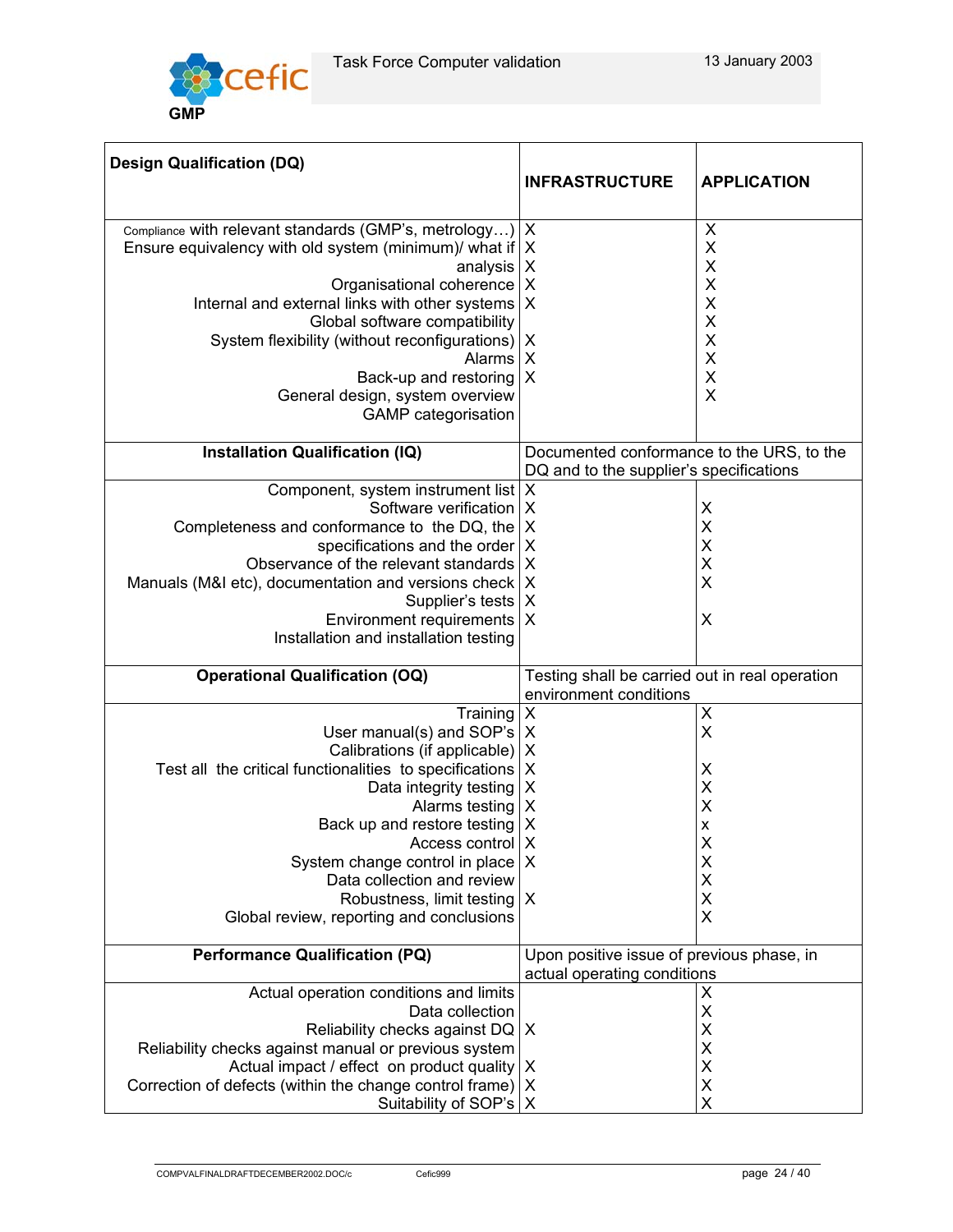

| <b>Design Qualification (DQ)</b> | INFRASTRUCTURE APPLICATION |  |
|----------------------------------|----------------------------|--|
|                                  |                            |  |

Appendix 2 Traceability Matrix

8.2 User Requirement Specification Traceability Matrix

Purpose: This matrix provides assurances that the user requirements were fully covered in the validation documentation. The matrix also allows quick verification that the all the relevant functionality was tested during validation.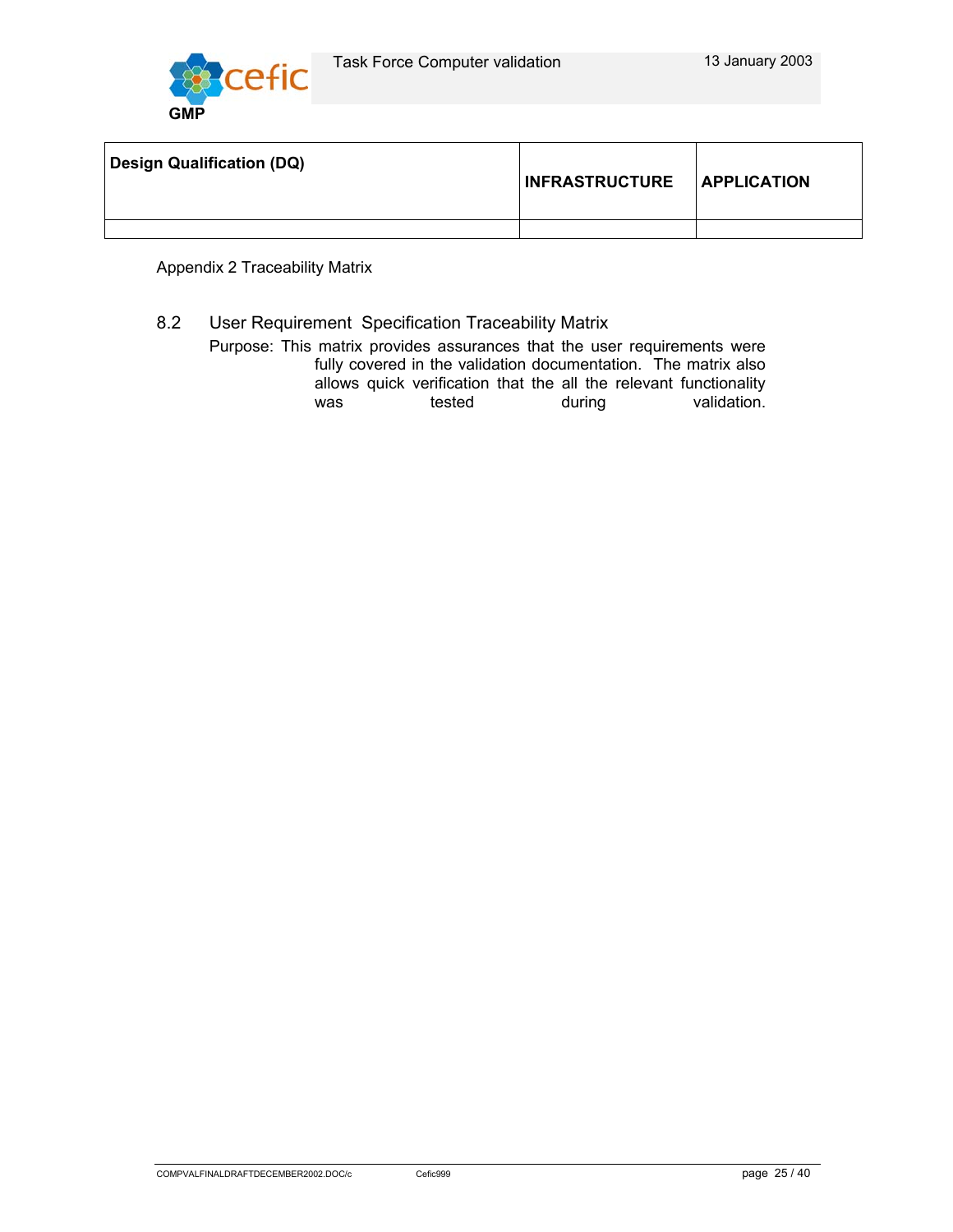

#### 8.3 Definition

**GMP** 

The first two columns identify the section number and title in the User Requirements Specifications. The remaining columns identify the document and the specific section where each user requirement was verified.

| <b>URS Spec</b><br><b>Reference</b> | <b>User Requirements Specification</b><br><b>Description</b><br>< Document reference > | <b>Validation and</b><br><b>Project Plan</b><br>< Document<br>reference > | <b>Functional</b><br><b>Specifications</b><br>< Document<br>reference > | <b>Installation</b><br>Qualification<br>< Document<br>reference > | <b>Operational</b><br>Qualification<br>< Document<br>reference > | <b>User</b><br>Acceptance<br><b>Testing</b><br>< Document<br>reference > | <b>Performance</b><br>Qualification<br><document<br>reference &gt;</document<br> |
|-------------------------------------|----------------------------------------------------------------------------------------|---------------------------------------------------------------------------|-------------------------------------------------------------------------|-------------------------------------------------------------------|------------------------------------------------------------------|--------------------------------------------------------------------------|----------------------------------------------------------------------------------|
|                                     |                                                                                        |                                                                           |                                                                         |                                                                   |                                                                  |                                                                          |                                                                                  |
|                                     |                                                                                        |                                                                           |                                                                         |                                                                   |                                                                  |                                                                          |                                                                                  |
|                                     |                                                                                        |                                                                           |                                                                         |                                                                   |                                                                  |                                                                          |                                                                                  |
|                                     |                                                                                        |                                                                           |                                                                         |                                                                   |                                                                  |                                                                          |                                                                                  |
|                                     |                                                                                        |                                                                           |                                                                         |                                                                   |                                                                  |                                                                          |                                                                                  |
|                                     |                                                                                        |                                                                           |                                                                         |                                                                   |                                                                  |                                                                          |                                                                                  |
|                                     |                                                                                        |                                                                           |                                                                         |                                                                   |                                                                  |                                                                          |                                                                                  |
|                                     |                                                                                        |                                                                           |                                                                         |                                                                   |                                                                  |                                                                          |                                                                                  |
|                                     |                                                                                        |                                                                           |                                                                         |                                                                   |                                                                  |                                                                          |                                                                                  |
|                                     |                                                                                        |                                                                           |                                                                         |                                                                   |                                                                  |                                                                          |                                                                                  |
|                                     |                                                                                        |                                                                           |                                                                         |                                                                   |                                                                  |                                                                          |                                                                                  |
|                                     |                                                                                        |                                                                           |                                                                         |                                                                   |                                                                  |                                                                          |                                                                                  |
|                                     |                                                                                        |                                                                           |                                                                         |                                                                   |                                                                  |                                                                          |                                                                                  |
|                                     |                                                                                        |                                                                           |                                                                         |                                                                   |                                                                  |                                                                          |                                                                                  |
|                                     |                                                                                        |                                                                           |                                                                         |                                                                   |                                                                  |                                                                          |                                                                                  |

Document approval

System owner (name, date, signature)

Quality Assurance (name, date, signature)

COMPVALFINALDRAFTDECEMBER2002.DOC/c Word 7.0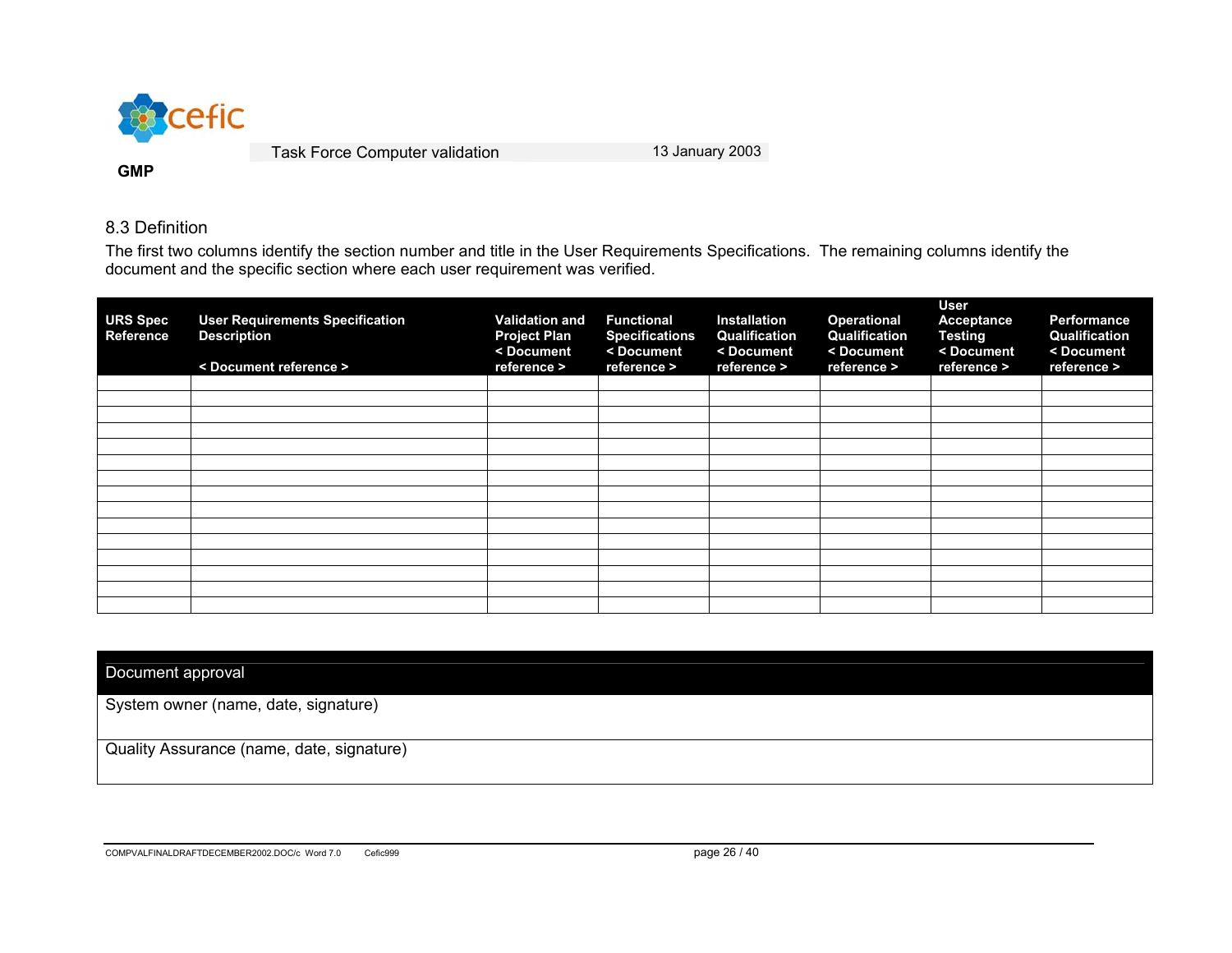

**GMP** 

# 8.4 Change Control

## 8.4.1 Scope

During the process of development, construction, validation, use and termination of computerised systems an SOP/system for controlling changes should be in place. The purpose is to ensure that any change to the computerised system application is controlled in such a way that it will remain compliant with the GMP regulations. This can include hardware, software, authorisations, training and documents.

It must be considered very important that a global view is taken when dealing with change control.

It is advised to identify the category of change.

E.g. categories 1 to 3 below pertain to the application and would be classified as **routine change** and can be controlled by a simple procedure.

Categories 4 and 5 below deal with new, modified or additional processes which may have impact on product quality. For these cases a more careful control of the change is required and the need for revalidation should be reviewed.

Examples of different levels of changes:

- 1. giving new rights to a user,
- 2. entering a new kind of raw material in an ERP
- 3. replacing a hard disk
- 4. installing a bar code based identification system in a warehouse
- 5. connecting a LIMS to an ERP

## 8.4.2 Change control system

There should be procedures in place ensuring the following:

- − Request for change (reason and description, identification)
- − Change evaluation and authorisation (impact analysis; authorisation by system owner or delegate and QA-function, if applicable)
- − Implementation and testing (testing/validation efforts should be based upon the impact analysis)
- − Change completion, evaluation and approval (update documentation and formal release)

If based upon the impact analysis the change is minor and no testing or documentation updates are required, this should be documented.

The system should be kept as simple as possible: a procedure using change request forms can be adequate.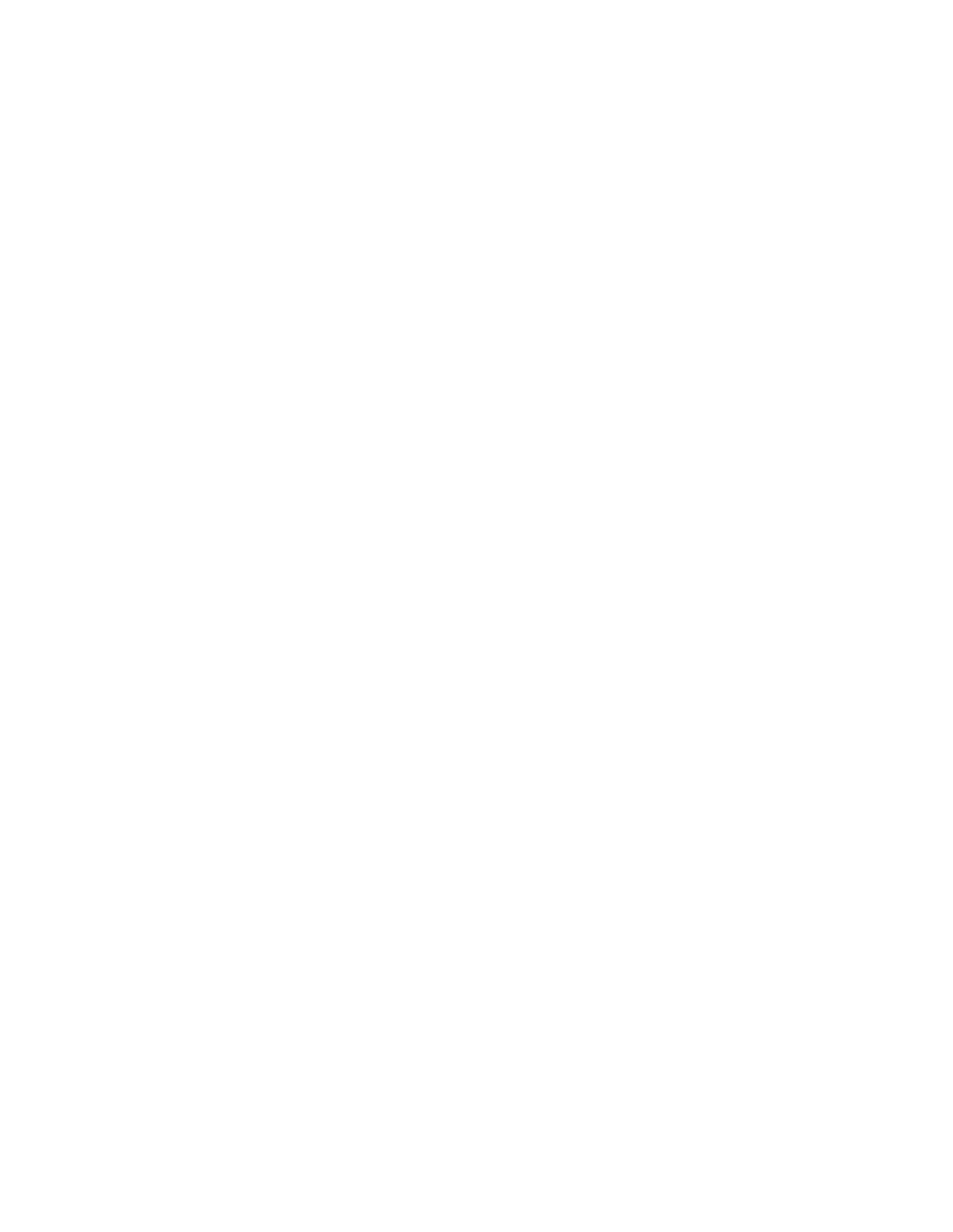



8.5 Matrix Refer to section 7.3.9

8.6 Benefits

The benefits of computer validation are undoubted, however the bureaucracy of documentation often overshadows them.

#### Business benefits:

Strong project management will minimise re-engineering/designing and reduce redesign costs. The project discipline which computer validation brings can help to ensure that the team is in control of automated system.

By highlighting the critical phases it can be ensured that the project team spends the most effort and time on the most critical systems. Well defined User Requirements documentation provide clear indications of future requirements and make vendors aware of them. Computer validation also brings discipline to an idealistic environment

#### Compliance benefits:

By following the system life cycle approach the following benefits will be achieved. You will:

- meet regulatory expectations for computerised systems and ensure that the system is fit for purpose.
- ensure the system has data that is secure and control with protection against fraud, mistakes, system errors.
- use audit trails and passwords to assist control of the system.
- ensure that changes do not cause system failure by controlling and testing changes.
- meet new regulations by including them in user requirements, e.g. Electronic records and signatures
- ensure that suppliers understand the compliance requirements prior to design
- by version controlling help with debugging and disaster recovery.
- by limit testing ensure that the system performs as required and will not fail during times of stress or when unusual entry combinations are undertaken.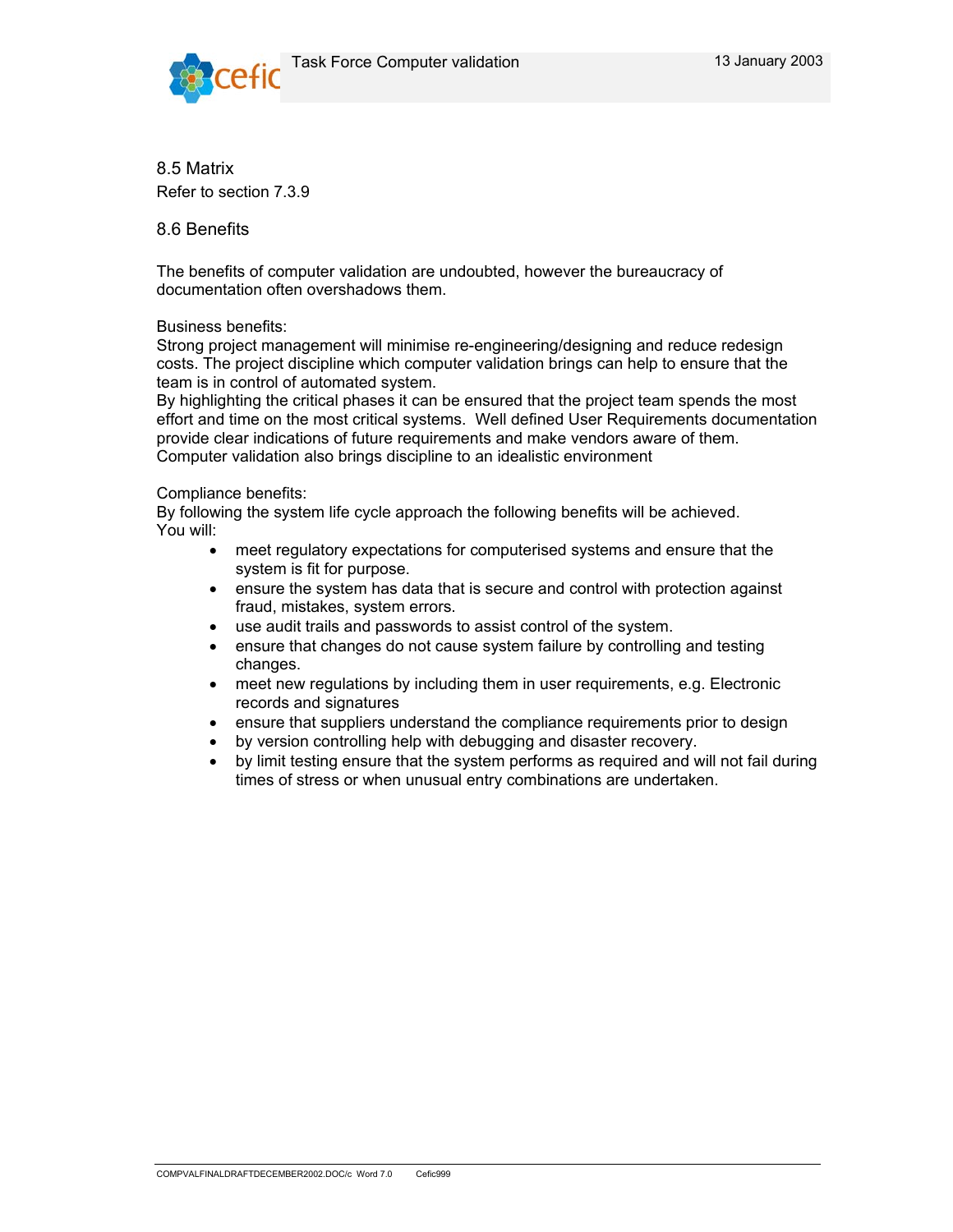

# 8.7 References

# 8.7.1 FDA (Web site http://www.fda.gov)

- http://www.fda.gov/ora/compliance\_ref/cpg/cpgdrg/cpg425-100.html
- http://www.fda.gov/ora/compliance\_ref/cpg/cpgdrg/cpg425-200.html
- http://www.fda.gov/ora/compliance\_ref/cpg/cpgdrg/cpg425-300.html
- http://www.fda.gov/ora/compliance\_ref/cpg/cpgdrg/cpg425-400.html
- http://www.fda.gov/ora/compliance\_ref/cpg/cpgdrg/cpg425-500.html
- **http://www.fda.gov/ora/inspect\_ref/igs/csd.html**
- http://www.fda.gov/ora/inspect\_ref/igs/gloss.html
	- $\circ$  21 CFR Part 211 G8 (a) and (b) equipment
	- $\circ$  21 CFR Part 211 180 (a) (c) (d) (e) Documentation, Records
	- o 21 CFR Part 11 Electronic Records & Electronic Signatures.
	- $\circ$  FD & C Act section 704 (a) Software inspection.
- 8.1 FDA Guidelines

CPGs FDA Compliance Policy Guides on Computerised Drug Processing CPG 7132a.07 Input / Output checking CPG 7132a.11 CPG cGMP Applicability to hardware and Software 7132a.12 CPG Responsibility of suppliers General principles of software validation. Draft Guidance; Version 1.1. (June 1997)

- 8.7.2 ICH Q7a Good Manufacturing Practice for Active Pharmaceutical Ingredients (current guideline); chapter 12
- 8.7.3 G.A.M.P. (Guide for Validation of Automated Systems); current version
- 8.7.4 IEEE (Institute of Electrical and Electronics Engineers) 730, 828, 829, 830, 1012; (including guidance on software quality and Development).
- 8.7. 5 ISO Standards: ISO/CEI/2207, CEI 9126 94, ISO 12119
- 8.8 Glossary

**Action Levels:** Levels or ranges distinct from product specifications which, when deviated from, signal a drift from normal operating conditions and which require actions.

**Alert or Warning Levels:** Levels or ranges which, when deviated from, signal a potential drift from normal operating conditions but which do not necessarily require action.

COMPVALFINALDRAFTDECEMBER2002.DOC/c Cefic999 page 30 / 40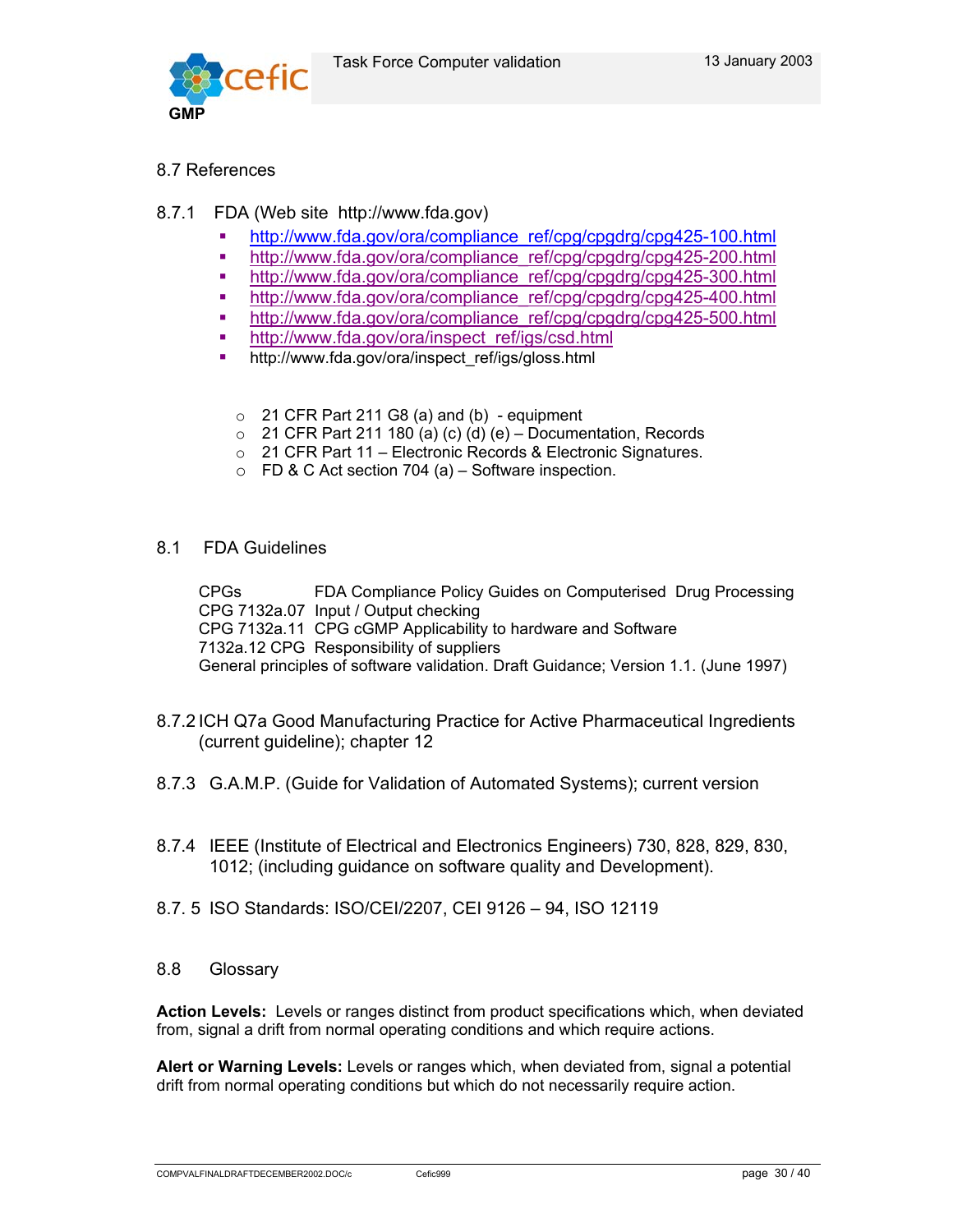

**Application:** See application software

**Application Software:** (PMA CSVC) a program adapted or tailored to the specific user requirements for the purpose of data collection, data manipulation, data archiving or process control.

**Archiving:** The provision to ensure the long-term retention requirements for the type of data held and the expected life of the computerised system. System changes must provide for continued access to and retention of the raw data without integrity risks.

**Audit:** (ANSI N45.2.10-1973) an activity to determine through investigation the adequacy of, and adherence to, established procedures, instructions, specifications, codes, and standards or other applicable contractual and licensing requirements, and the effectiveness of implementation.

**Auditee:** The organisation to be audited.

**Auditor:** A person qualified to perform quality audits.

**Audit Trail:** For the purpose of computerised systems, audit trail means a secure, computer generated, time-stamped electronic record that allows reconstruction of the course of events relating to the creation, modification, and deletion of an electronic record. The data must be able to be interrogate, sorted by date, time, reason for change, person.

**Automated System:** Term used to cover a broad range of systems, including automated manufacturing equipment, control systems, automated laboratory systems, manufacturing execution systems and computers running laboratory or manufacturing database systems. The automated system consists of the hardware, software and network components, together with the controlled functions and associated documentation. Automated systems are sometimes referred to as computerised systems; in this Guide the two terms are synonymous.

**Back-up:** Provisions made for the recovery of data files or software, for restart of processing, or for use of alternative computer equipment after a system failure or a disaster (see restore).

**Bespoke:** A system produced for a customer, specifically to order, to meet a defined set of user requirements.

**Bug:** (ANSI/IEEE) A manifestation of an error in software (a fault).

**Calibration:** (PMA CSVC) Demonstration that a particular measuring device produces results within specified limits by comparison with those produced by a reference standard device over an appropriate range of measurements. This process results in corrections that may be applied to optimise accuracy.

**Certification:** (b. ANSI/ASQC A3 1978)

• Documented testimony by qualified authorities that a system qualification, calibration, validation or revalidation has been performed appropriately and that the results are acceptable.

COMPVALFINALDRAFTDECEMBER2002.DOC/c Cefic999 Cefic999 compvalFinalDRAFTDECEMBER2002.DOC/c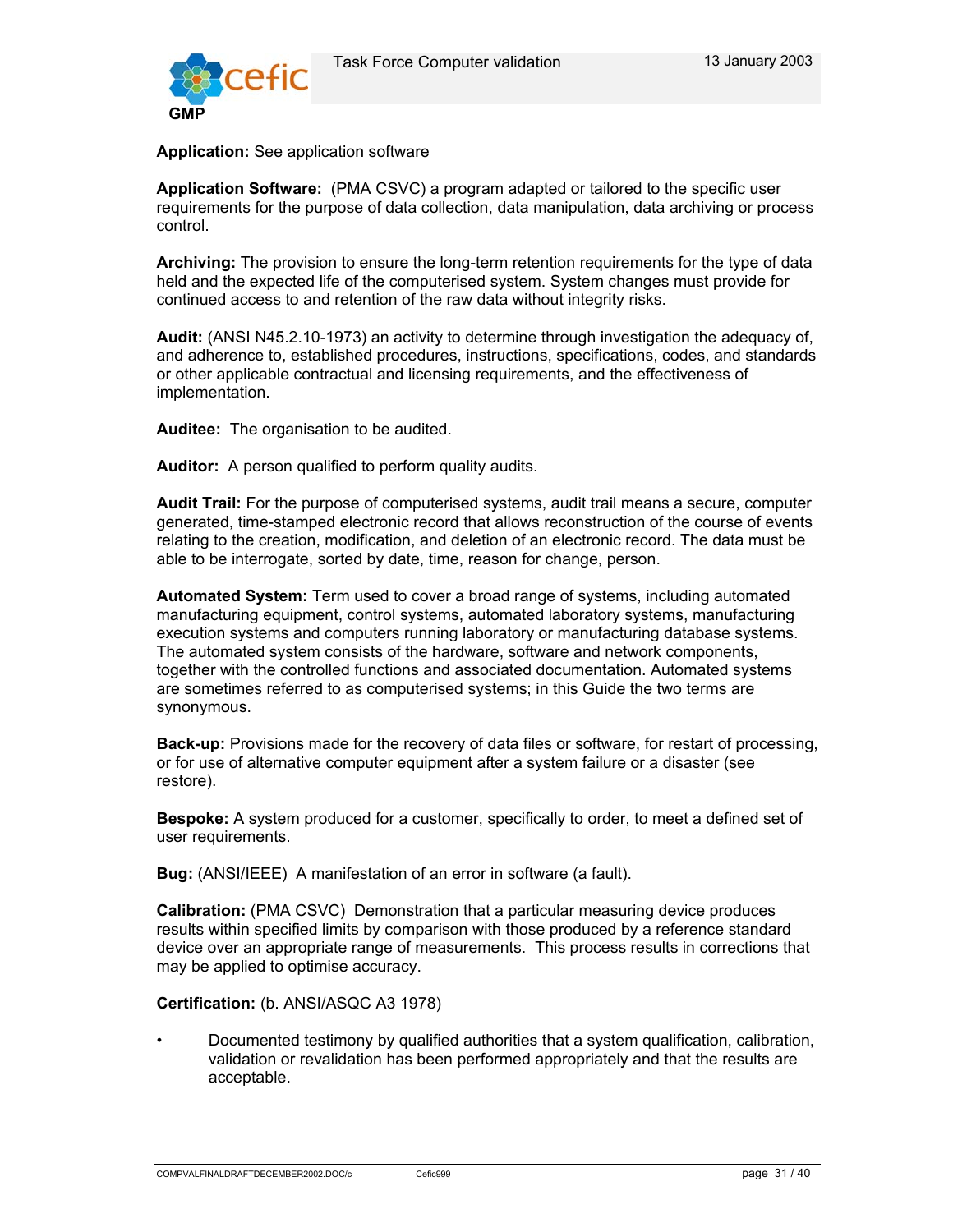

The procedure and action by a duly authorised body of determining, verifying, and attesting in writing to the qualifications of personnel, processes, procedures, or items in accordance with applicable requirements.

**CGMP:** (Code of Federal Regulations) Abbreviation for current Good Manufacturing Practice.

**Change Control:** (PMA CSVC) A formal system by which qualified representatives of appropriate disciplines review proposed or actual changes that might affect a validated status. The intent is to determine the need for action that would ensure and document that the system is maintained in a validated state.

**Change Note:** A document specifying the details of an authorised change request.

**Change Plan:** A plan defining the details of the authorised change request, defining actions, responsibilities and procedures.

**Compiler:** (ANSI/IEEE): A program used to translate a higher order language into its relocatable or absolute machine code equivalent.

**Computer devices:** The combination of computers (servers, clients) and equipment providing computerized facilities

**Computerised System:** (PMA CSVC) A process or operation integrated with a computer system.

**Computer Hardware:** (PMA CSVC) Any physical element used in a computer system.

**Computer System:** (PMA CSVC) A group of hardware components and associated software designed and assembled to perform a specific function or group of functions.

**Configuration:** The documented physical and functional characteristics of a particular item or system. A change converts one configuration into a new one.

**Configuration Management:** (ANSI/IEEE) The process of identifying and defining the configuration items in a system, controlling the release and change of these items throughout the system life cycle, recording and reporting the status of configuration items and change requests, and verifying the completeness and correctness of configuration items.

**Contingency plan:** A document that describes how work is continued after total failure of the system for a period of time NOTE: *In combination with this plan, there should be a Disaster recovery plan. (See: "Disaster recovery plan")* 

**Control software:** application software such as utilities and tools which is used to control and manage computerized systems

**Construction Qualification:** Documented evidence to show that those constructional aspects of a facility that can affect product quality have been constructed in accordance with the approved specification.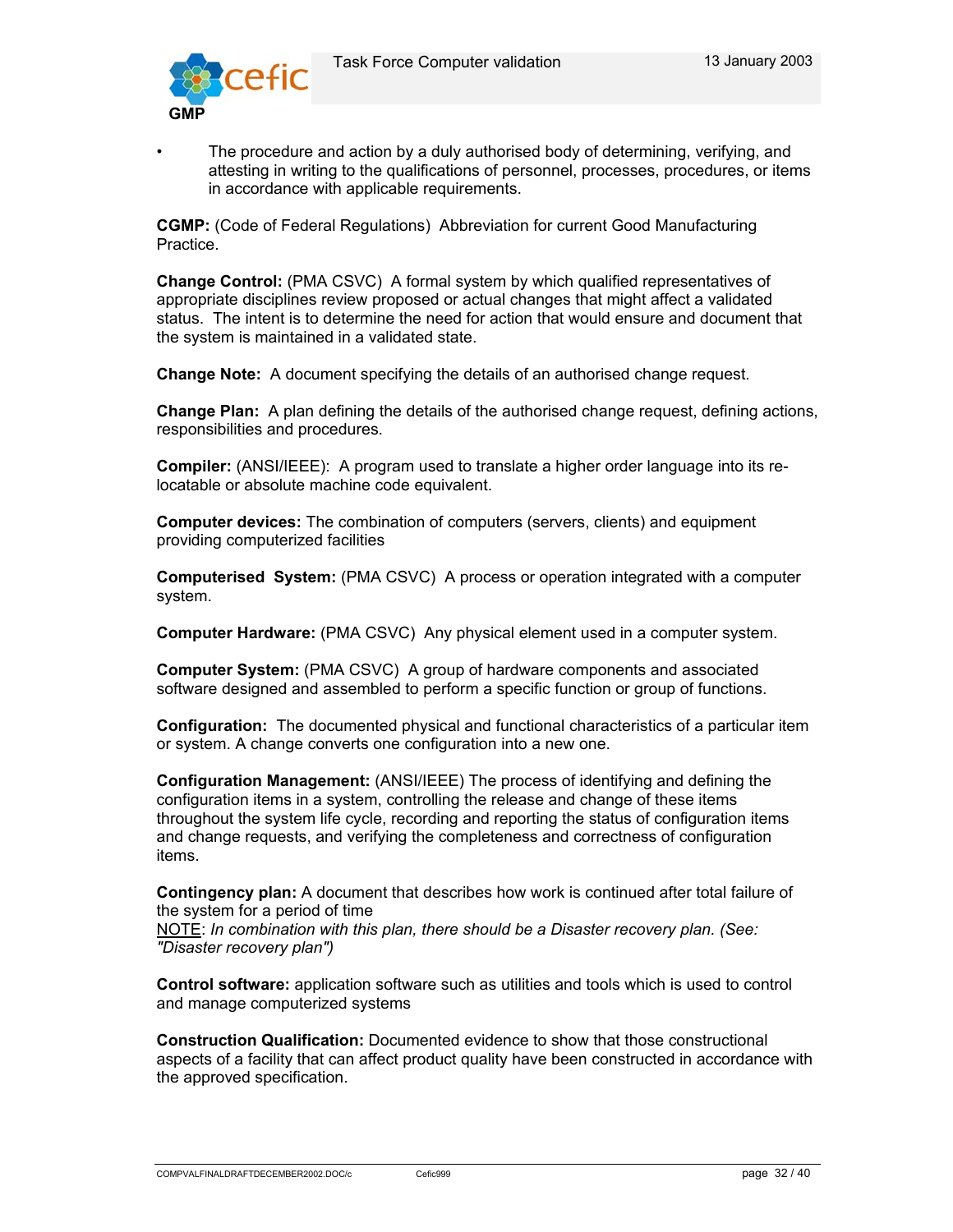

**Control Parameters:** Those operating variables that can be assigned values that are used as control levels.

**Control Parameter Range:** Range of values for a given control parameter that lies between its two outer limits or control levels.

**Critical Process Parameter:** A process-related variable which, when out-of-control, can potentially cause an adverse effect on fitness-for-use of an end product.

**Customer:** The pharmaceutical customer or user organisation contracting a supplier to provide a product. In the context of this document it is synonymous with User.

**Database:** (ANSI) Collection of data fundamental to a system.

**DCS:** Distributed Control System.

**Dead Source Code:** (K.G. Chapman):

- 1. Superseded code from earlier versions. Avoided by using quality software development standards;
- 2. Residue from system modification. Avoided by effective configuration change controls;
- 3. Rarely used code that appears dead such as:
	- modules in some large configurable programs;
	- certain diagnostic programs that are intended to be inactive until needed.

Removal of code in category 3 leads to serious potential future problems. "Idle code" can be "parked" in libraries until needed.

**Debugging:** (IEEE) The process of locating, analysing, and correcting suspected faults.

**Design Specification:** (a. GAMP Forum, b.IEEE)

- a. This is a complete definition of the equipment or system in sufficient detail to enable it to be built. This links to Installation Qualification which checks that the correct equipment or system is supplied, to the required standards and that it is installed correctly.
- b. The specification that documents the design of a system or system component to satisfy specified requirements.

**Design Qualification (DQ):** Formal and systematic verification that the requirements defined during specification are completely covered by the succeeding specification or implementation.

**Disaster recovery plan:** A document that lists all activities required to restore a system to the conditions that prevailed before the disaster (e.g., power failure) occurred. NOTE: *In combination with this plan, there should be a Contingency plan. (See: "Contingency plan")*

COMPVALFINALDRAFTDECEMBER2002.DOC/c Cefic999 page 33 / 40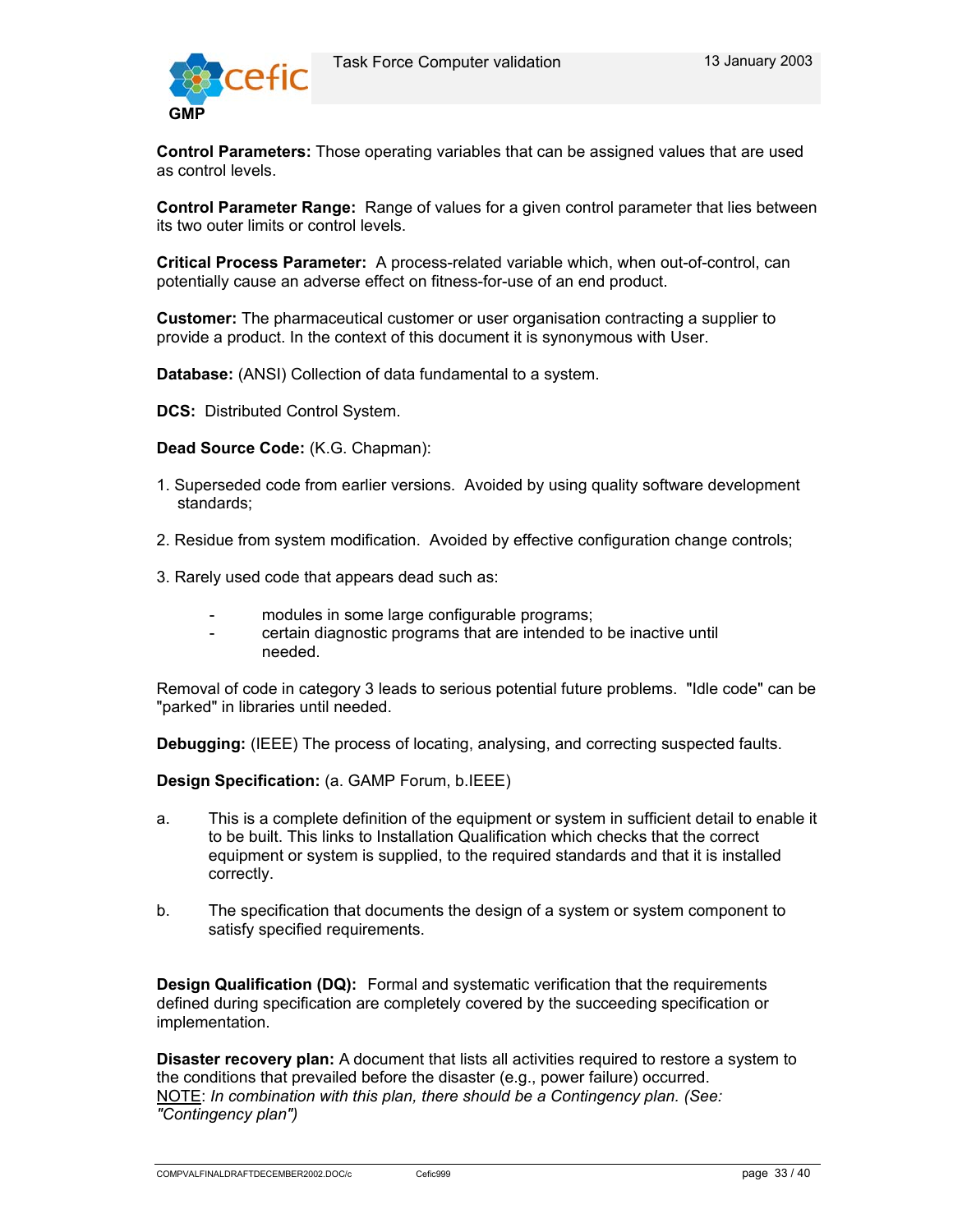

**Documentation:** (ANSI N45.2.10-1973) Any written or pictorial information describing, defining, specifying, reporting or certifying activities, requirements, procedures, or results.

**Electronic Signature:** A computer data compilation of any symbol or series of symbols executed, adopted, or authorised by an individual to be the legally binding equivalent of the individual's hand-written signature.

**Edge-of-Failure:** A control parameter value that, if exceeded, means adverse effect on state of control and/or fitness for use of the product.

**Electronic Approval:** An input command requiring restricted entry made under a level of higher authorisation, which signifies an act of approval.

**Electronic Identification:** (eID) An electronic measure that can be substituted for a handwritten signature or initials for the purpose of signifying approval, authorisation or verification of specific data entries.

**Electronic Verification:** An input command that enables a designated user, or the computerised system itself, to electronically signify verification or endorsement of a specific step, transaction or data entry. Source of the electronic verification may be made visible or invisible to users of the data.

**Embedded System:** A system, usually microprocessor or PLC based, whose sole purpose is to control a particular piece of automated equipment. This is contrasted with a standalone computer system.

**ERP:** Enterprise Resource Planning

**Executive Program:** (ANSI/IEEE/ASO) A computer program, usually part of the operating system, that controls the execution of other computer programs and regulates the flow of work in a data processing system.

**External Quality Audit:** A systematic and independent examination to determine whether quality activities and related results comply to a documented Quality Management System and whether this documented Quality Management System is implemented effectively and is suitable to achieve the contractual requirements placed by the customer.

**FAT:** Factory Acceptance Test (acceptance testing at the supplier's site).

**Flow Chart:** (ANSI/IEEE) A graphical representation of the definition, analysis or solution of a problem in which symbols are used to represent operations, data, flow, and equipment.

**Frozen Software:** This is software which is under configuration control and may not be altered without change control.

**Functionality:** See functional requirements.

**Functional Requirement:** (ANSI/IEEE) A requirement that specifies a function that a system or system component must be capable of performing.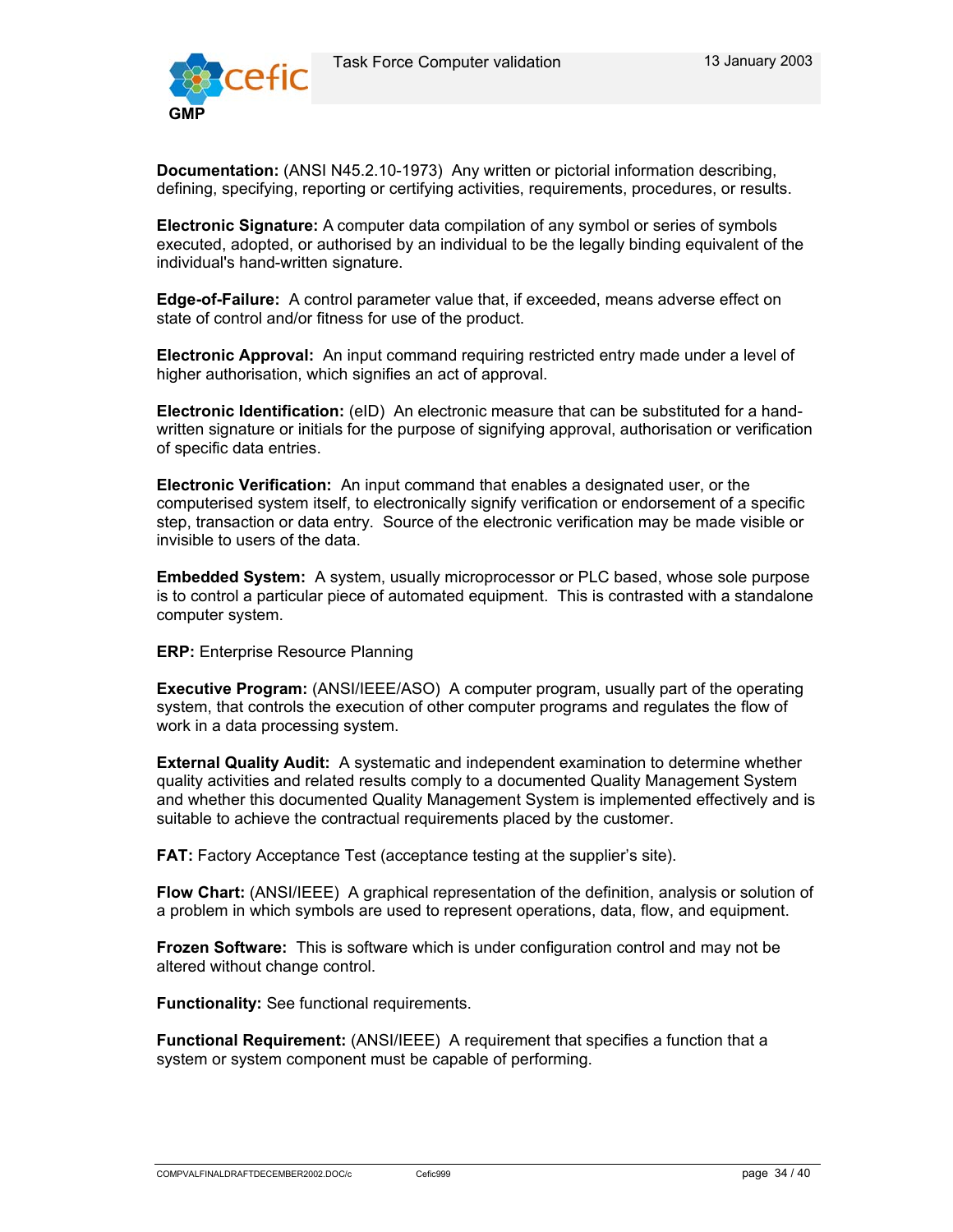

**Functional Testing:** Also known as "BLACK BOX" testing, since source code is not needed. Involves inputting normal and abnormal test cases; then, evaluating outputs against those expected. Can apply to computer software or to a total system.

**GAMP:** Good Automated Manufacturing Practices

**Hardware Acceptance Test Specification:** (see Installation Qualification below). Documented verification that all key aspects of hardware installation adhere to appropriate codes and approved design intentions and that the recommendations of the manufacturer have been suitably considered.

**Hardware Design Specification:** (APV) Description of the hardware on which the software resides and how it is to be connected to any system or equipment.

#### **High Level Review of Software:**

Purposes: determine if programs meet design specs as described by such documents as modular flow diagrams, HIPO charts, pseudo code and operating manuals.

Characteristics: involves comparing design specs and acceptance criteria with cognitive mechanisms which depict the program in terms more easily understood by automation practitioners and non-computer scientists.

Uses: quality acceptance review by QA software auditing, for example to complement "walk-through", for inspections, and for troubleshooting problems.

**Infrastructure:** Control software, system software, computers and network.

**Installation Qualification [IQ]:** (PMA CSVC) Documented verification that all key aspects of [software and] hardware installation adhere to appropriate codes and approved design intentions and that the recommendations of the manufacturer have been suitably considered.

**Integration Testing:** (IEEE) An orderly progression of testing in which software elements, hardware elements, or both are combined and tested until the entire system has been integrated.

**Interface:** (ANSI/IEEE) A shared boundary. To interact or communicate with another system component.

**Legacy system:** Software applications and computerised systems that have been working for many years and have never been validated. For systems that are critical to a regulated process a retrospective evaluation should be performed.

**Life Cycle Concept:** (PMA CSVC) An approach to computer system development that begins with identification of the user's requirements, continues through design, integration, qualification, user validation, control and maintenance, and ends only when commercial use of the system is discontinued.

**LIMS:** Laboratory Information Management System.

**Loop Testing:** Checking the installed combination of elements characterising each type of input/output loop.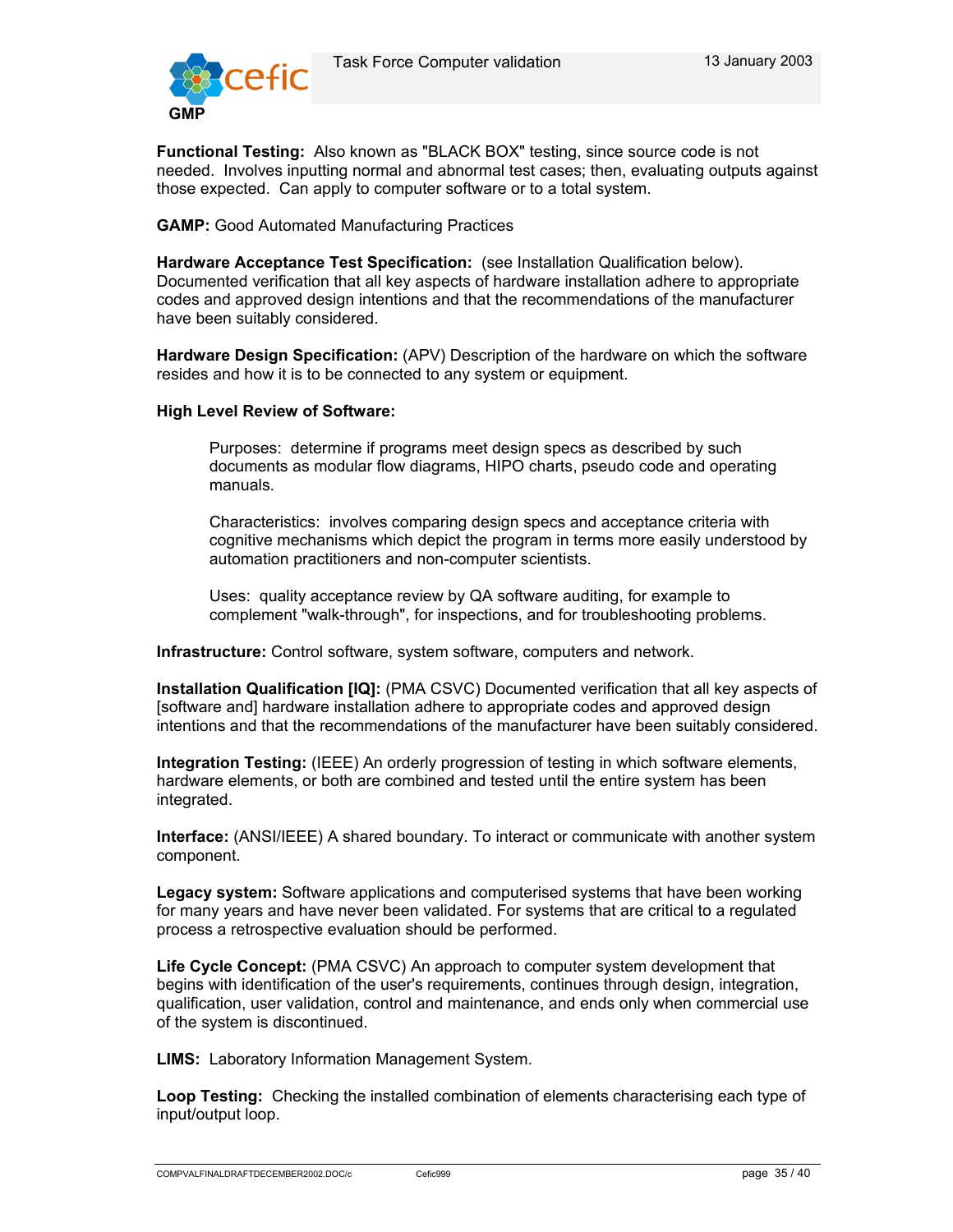

#### **Low Level Review of Software:**

Purposes:

- detect possible coding errors
- determine adherence to design specs
- determine adherence to standards
- implement path analyses

Characteristics:

- requires highly trained experts who are familiar with software/hardware systems on which program is based
- to conduct low-level line-by-line source code inspection requires a team of experts working no more that two 2 hour sessions/day; this means about 100-150 lines of code per man-day (1.5 million lines = 40 man years)

Use: mainly during software development

**Machine Code:** (ANSI/IEEE) A representation of instructions and data that is directly executable by a computer (machine language).

**Major Change:** (PMA CSVC) A change to a validated system that, in the opinion of changecontrol reviewers, necessitates a revalidation of the system.

**Minor Change:** (PMA CSVC) A change to a validated system that, in the opinion of changecontrol reviewers, does not necessitate a revalidation of the system.

**Modularity (Software):** (ANSI/IEEE) The extent to which software is composed of discrete components such that a change to one component has minimal impact on other components.

**MRP:** Material Requirements Planning.

**MRP II:** Manufacturing Resource Planning.

**Network:** (a. ANSI/IEEE, b. GAMP Forum)

- a. An interconnected or interrelated group of nodes.
- b. An interconnected communications facility. A Local Area network (LAN) is a high bandwidth (allowing a high data transfer rate) computer network operating over a small area such as an office or group of offices.

**Operating Environment:** All outside influences that interface with the computer system.

**Operating System:** (a. PMA CSVC, b. ANSI/IEEE)

a. A set of programs provided with a computer that function as the interface between the hardware and the application programs.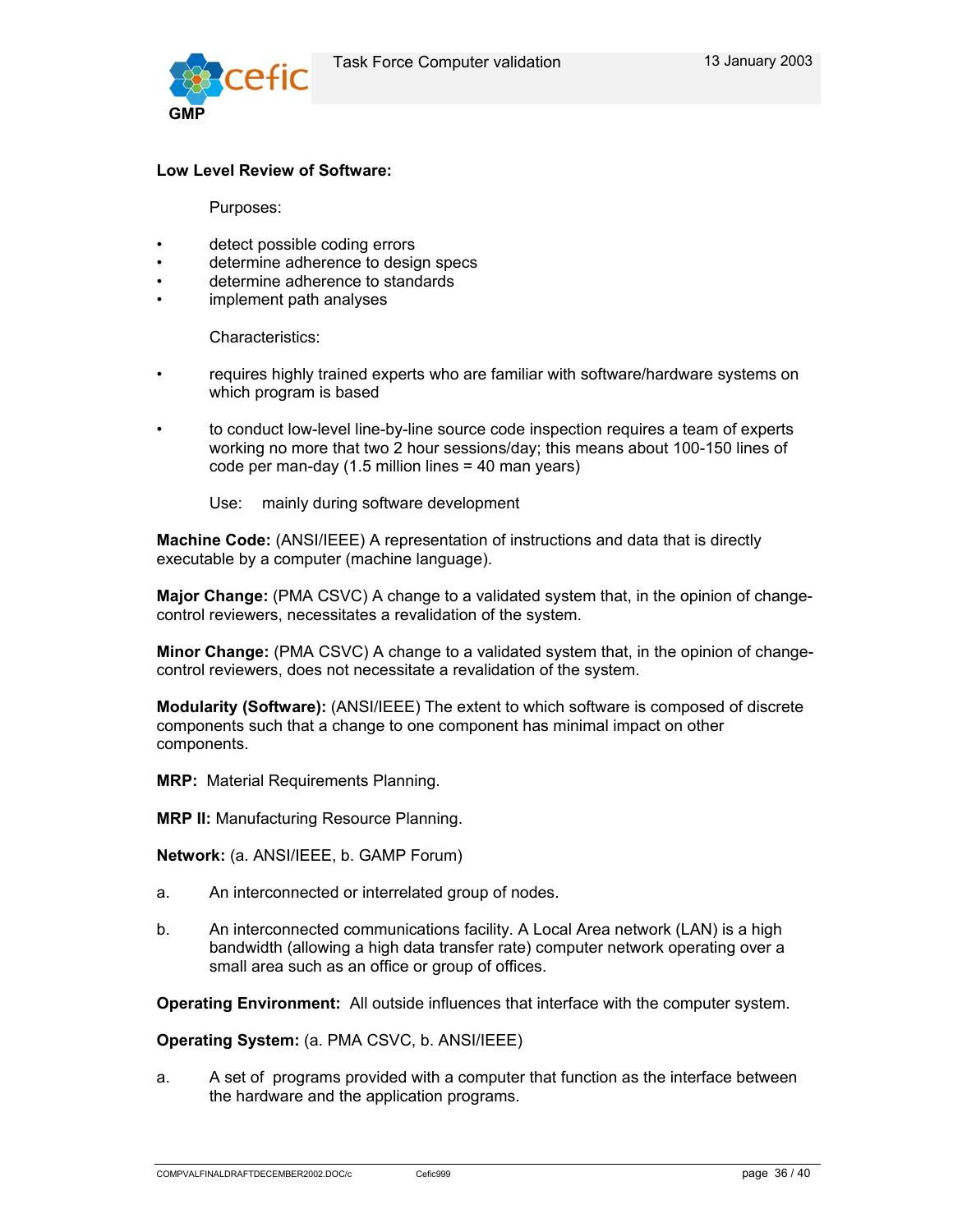

b. Software that controls the execution of programs. An operating system may provide services, such as resource allocation, scheduling, input/output control, and data management.

**Operational Qualification [OQ]:** (PMA CSVC) Documented verification that the equipmentrelated system or subsystem performs as intended throughout representative or anticipated operating ranges.

**Performance Qualification [PQ]:** Documented verification that the process and/or the total process-related system performs as intended throughout all anticipated operating ranges.

**Planned Change:** (PMA CSVC) An intentional change to a validated system for which the implementation and evaluation program is predetermined.

**PLC:** Programmable Logic Controller.

**Policy:** (PMA CSVC) A directive usually specifying what is to be accomplished.

**Procedure:** (PMA CSVC) or **Standard operating Procedure (SOP):** A directive usually specifying how certain activities are to be accomplished.

**Process System:** (PMA CSVC) The combination of process equipment, support systems (such as utilities), and procedures used to execute a process.

**Product:** Any computer system supplied by the supplier to the customer as the result of an agreed contract between the two parties.

**Prospective Validation:** The validation of new or recently installed systems following a Life Cycle Concept (see PMA definition).

**Proven Acceptable Range (PAR):** All values of a given control parameter that fall between Acceptance Criteria (ANSI/IEEE): The criteria a software product must meet to successfully complete a test phase or to achieve delivery requirements.

**Pseudo code:** (ANSI/IEEE) A combination of programming language and a natural language used for computer program design.

**Qualification Protocol:** A prospective experimental plan that when executed is intended to produce documented evidence that a system or subsystem has been properly qualified.

**Quality Assurance [QA]:** (a. ANSI/IEEE, b. Dr J M Juran):

- a. A planned and systematic pattern of all actions necessary to provide adequate confidence that the item or product conforms to established technical requirements.
- b. The activity of providing, to all concerned, the evidence needed to establish confidence that the quality function is being performed adequately.

**Quality Control [QC]:** (Dr J M Juran): The regulatory process through which industry measures actual quality performance, compares it with standards, and acts on the difference.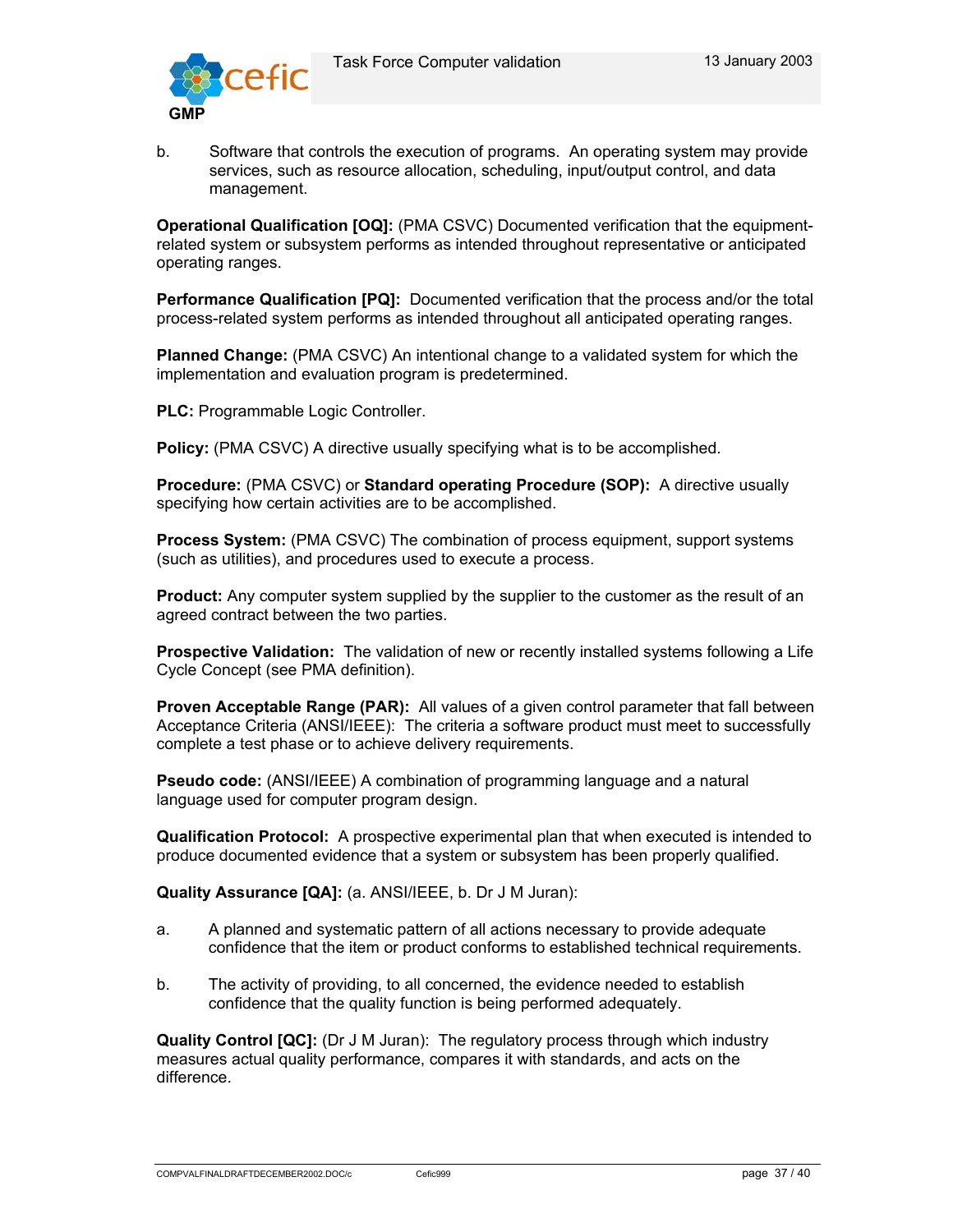

**Quality Function:** The entire collection of activities from which fitness for use is achieved, no matter where these activities are performed.

**Quality Plan:** A plan created by the supplier to define actions, deliverables, responsibilities and procedures to satisfy the customer quality and validation requirements.

**Quality Management System:** The organisational structure, responsibilities, procedures, processes and resources for implementing quality management.

**Range Testing:** Checking each input output loop across its intended operating range.

**Raw Data:** Any work-sheets, records, memoranda, notes, or exact copies thereof, that are the result of original observations and activities and which are necessary for the reconstruction and evaluation of a work project, process or study report, etc. Raw data may be hard/paper copy or electronic but must be known and defined in system procedures.

**Re-qualification:** (PMA CSVC) Repetition of the qualification or a portion thereof.

#### **Requirement:** (ANSI/IEEE)

- A condition or capability needed by a user to solve a problem or achieve an objective
- A condition or capability that must be met or possessed by a system or system component to satisfy a contract, standard, specification, or other formally imposed document. The set of all requirements forms the basis for subsequent development of the system or system component

**Restore:** Recovery of data files or software from a back-up, for restart of processing, or for use of alternative computer equipment after a system failure or a disaster (see back-up).

**Retrospective Validation:** (PMA CSVC) Establishing documented evidence that a system does what it purports to do based on an analysis of historical information.

**Revalidation:** Repetition of the validation process or a specific portion of it.

**SAT:** Site Acceptance Test; Acceptance testing at the customer's site.

**SCADA:** Supervisory Control And Data Acquisition.

**Security:** (IEEE) The protection of computer hardware and software from accidental or malicious access, use, modification, destruction, or disclosure. Security also pertains to personnel, data, communications, and the physical protection of computer installations.

**Shall:** This word is used in the example procedures throughout the appendices so that they may be used without alteration.

**Should:** The stated requirement is strongly recommended.

**Simulation:** (ANSI/IEEE/ISO) The representation of selected characteristics of the behavior of one physical or abstract system by another system. In a digital computer system, simulation is done by software; for example, (a) the representation of physical phenomena by means of operations performed by a computer system, (b) the representation of operations of a computer system by those of another computer system.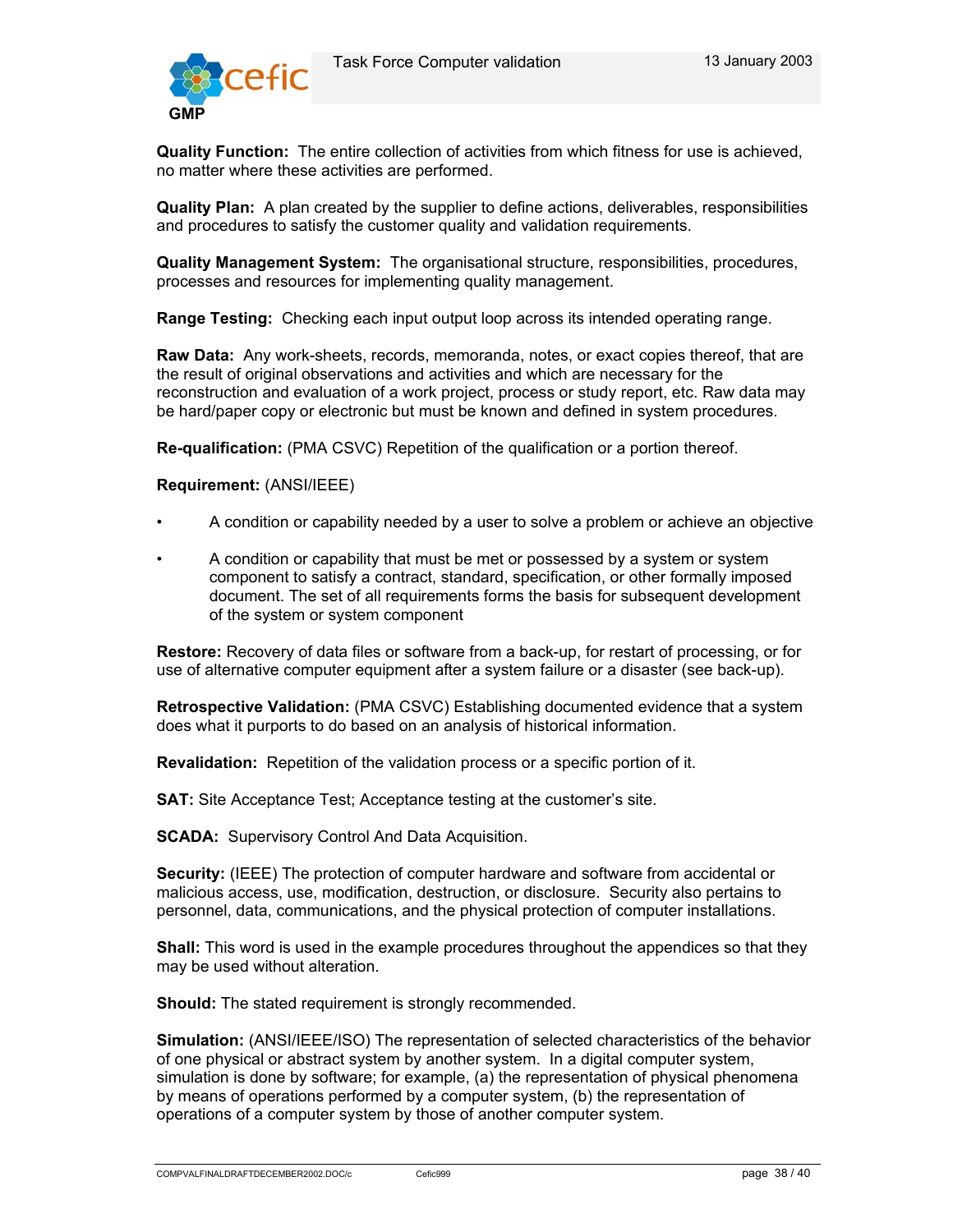

**SLC:** System Life Cycle (see life cycle concept).

**Software:** (PMA CSVC): A collection of programs, routines, and subroutines that controls the operation of a computer or a computerised system.

**Software Life Cycle:** (ANSI/IEEE) The period of time that starts when a software product is conceived and ends when the product is no longer available for use. The software life cycle typically includes a requirements phase, test phase, installation and checkout phase, and operation and maintenance phase.

**Source Code:** (PMA CSVC) An original computer program expressed in human-readable form (programming language), which must be translated into machine-readable form before it can be executed by the computer.

**Specification Qualification:** A documented evaluation of the detailed specification, carried out for the purpose of confirming compliance with the User Requirement and Functional Specifications and providing the detailed design documentation required for subsequent stages of validation (e.g. Installation and Operational Qualification) and ongoing operation of the facility or system in compliance with regulatory requirements related to product quality.

**Standalone System:** A self-contained computer system which provides data processing, monitoring or control functions but which is not embedded within automated equipment. This is contrasted with an embedded system, the sole purpose of which is to control a particular piece of automated equipment.

**Structural Testing:** (Bluhm, Meyers, Hetzel) Examining the internal structure of the source code. Includes low-level and high-level code review, path analysis, auditing of programming procedures, and standards actually used, inspection for extraneous "dead code", boundary analysis and other techniques. Requires specific computer science and programming expertise.

**Sub-contractor:** Any organisation or individual used by a supplier to provide material or services which are embodied in the product to be supplied.

**Sub-program:** A self contained program unit which forms part of a program. Sub-programs are sometimes referred to as procedures, subroutines or functions.

**Supplier:** Any organisation or individual contracted directly by the customer to supply a product.

**System:** An assembly of units consisting of one or more micro processors, associated hardware and all layers of system and application system.

**System Acceptance Test Specification:** Documented verification that the automated system or subsystem performs as defined in the Functional Specification throughout representative or anticipated operating ranges.

**System Software:** (ANSI/IEEE) Software designed for a specific computer system or family of computer systems to facilitate the operation and maintenance of the computer system and associated programs, for example, operating systems, compilers, utilities.